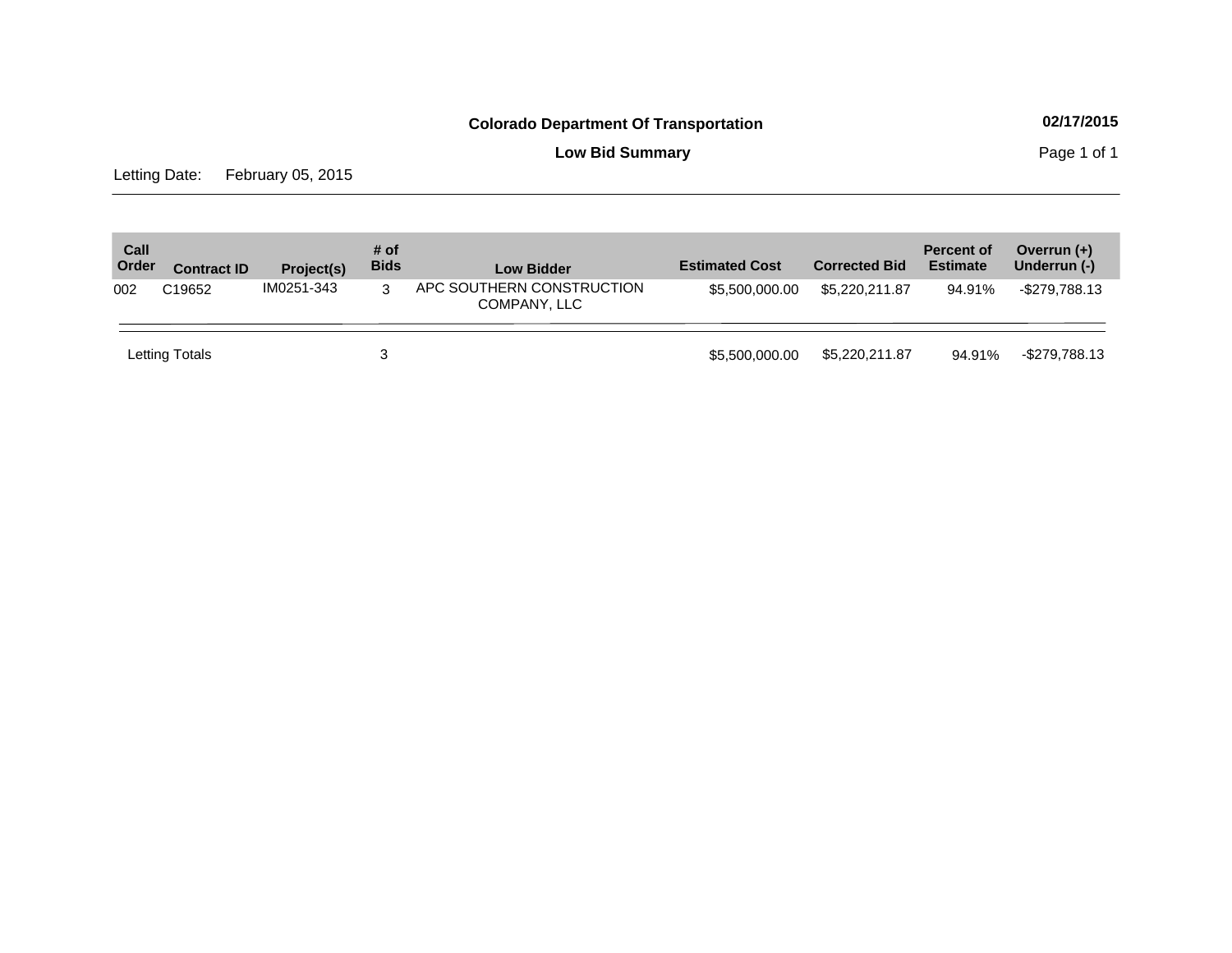|                              |                               |                         | <b>Colorado Department Of Transportation</b>      | 02/17/2015              |
|------------------------------|-------------------------------|-------------------------|---------------------------------------------------|-------------------------|
|                              |                               |                         | <b>Vendor Ranking</b>                             | Page 1 of 1             |
| Letting No:<br>Letting Date: | 20150205<br>February 05, 2015 | Contract ID:<br>Region: | C <sub>19652</sub>                                | Project(s): IM 0251-343 |
| Letting Time:                | 10:00 AM                      |                         | Contract Time: 09/17/15 COMPLETION<br><b>DATE</b> | Counties: LAS ANIMAS    |

Contract Description: I-25 NORTH OF TRINIDAD BETWEEN LUDLOW AND AGUILAR 2.5" mill and fill of roadway with minor bridge deck repairs and some guardrail replacement.

| Rank | <b>Vendor ID</b> | <b>Vendor Name</b>                     | <b>Total Bid</b> | <b>Percent Of</b><br><b>Low Bid</b> | <b>Percent Of</b><br><b>Estimate</b> |
|------|------------------|----------------------------------------|------------------|-------------------------------------|--------------------------------------|
|      | 027A             | APC SOUTHERN CONSTRUCTION COMPANY, LLC | \$5,220,211.87   | 100.00%                             | 94.91%                               |
| 2    | 005A             | A & S CONSTRUCTION CO.                 | \$5,227,000.00   | 100.13%                             | 95.04%                               |
| 0    | -EST-            | <b>Engineer's Estimate</b>             | \$5,500,000.00   | 105.36%                             | 100.00%                              |
| 3    | 757A             | <b>MARTIN MARIETTA MATERIALS</b>       | \$5,706,141.32   | 109.31%                             | 103.75%                              |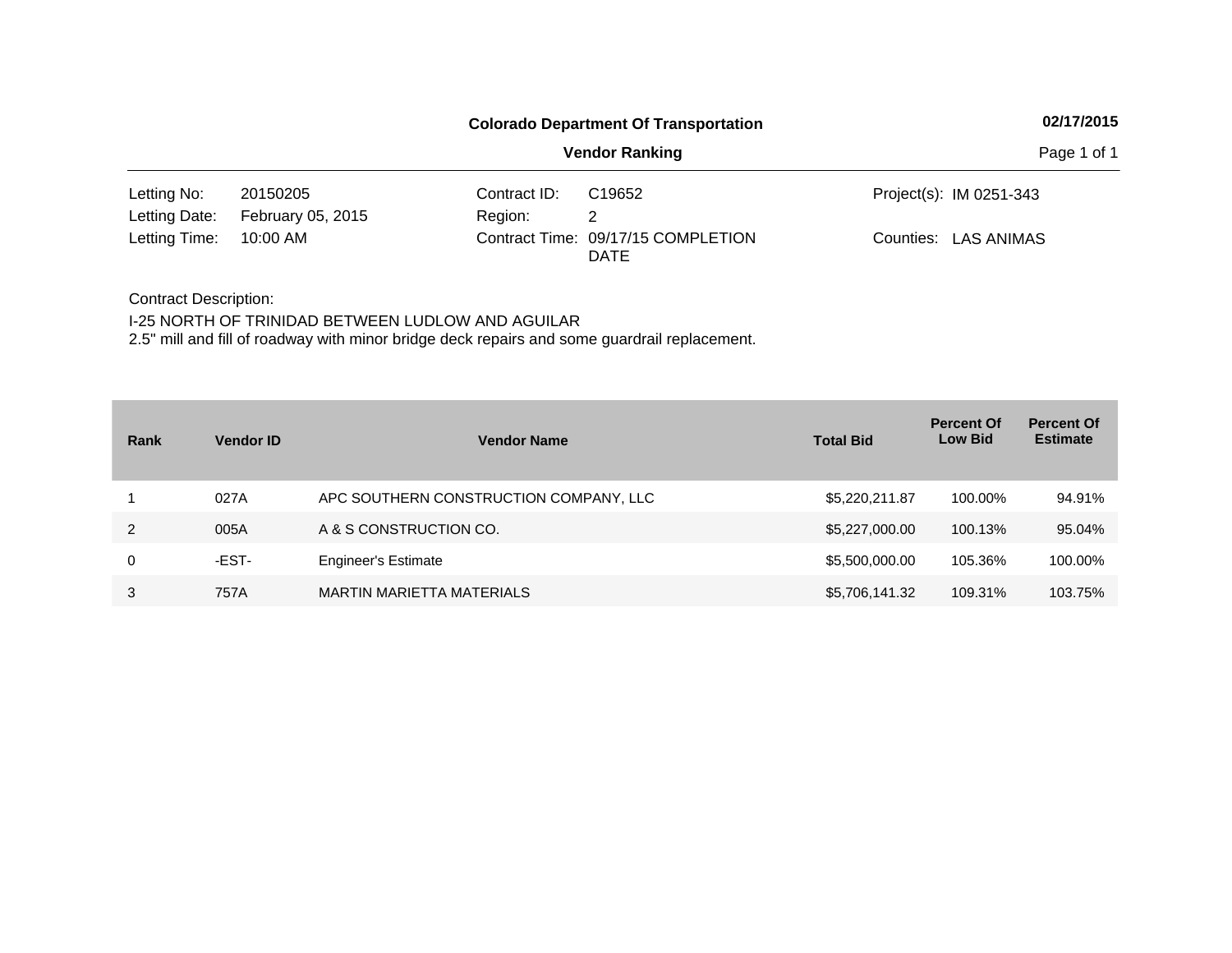**Quantity Unit Price Unit Price Ext** Item Code Description Quantity Unit Price Amount Unit Price Amount Unit Price **Ext Unit Price Amount Ext Amount (0) -EST-Engineer's Estimate (1) 027A APC SOUTHERN CONSTRUCTION (2) 005A A & S CONSTRUCTION CO. Description SECTION:** 0001 BID ITEMS **LCC:** 202-00090 Removal of Delineator 338.000 EACH 5.00000 1,690.00 4.16000 1,406.08 3.24000 1,095.12 202-00220 Removal of Asphalt Mat 119.000 SY 2.50000 297.50 26.00000 3,094.00 30.00000 3,570.00 202-00240 Removal of Asphalt Mat (Planing) 286,933.000 SY 2.00000 573,866.00 1.48000 424,660.84 1.60000 459,092.80 202-00246 Removal of Asphalt Mat (Planing) (Special) 584.000 SY 7.00000 4,088.00 20.71000 12,094.64 10.67000 6,231.28 202-00453 Removal of Portions of Present Structure (Class 2)  $62.000$  SY 210.00000 13,020.00 348.37000 21,598.94 362.30000 22,462.60 202-00460 Removal of Portions of Present Structure (Class 3) 6.000 SY 250.00000 1,500.00 545.95000 3,275.70 567.79000 3,406.74 202-01130 Removal of Guardrail Type 3 3,333.000 LF 3.61000 12,032.13 1.85000 6,166.05 2.16000 7,199.28 202-01300 Removal of End Anchorage 28.000 EACH 222.00000 6,216.00 105.55000 2,955.40 135.19000 3,785.32 203-00060 Embankment Material (Complete In Place) 1,155.000 CY 8.00000 9,240.00 18.70000 21,598.50 45.00000 51,975.00 203-01597 Potholing 20.000 HOUR 230.00000 4,600.00 181.98000 3,639.60 260.00000 5,200.00 203-01622 Sweeping (With Pickup Broom) 40.000 HOUR 172.00000 6,880.00 311.97000 12,478.80 130.00000 5,200.00 206-00065 Structure Backfill (Flow-Fill) 54.000 CY 150.00000 8,100.00 233.98000 12,634.92 244.31000 13,192.74 207-00205 Topsoil 269.000 CY 10.50000 2,824.50 66.64000 17,926.16 35.00000 9,415.00 208-00045 Concrete Washout Structure 1.000 EACH 902.00000 902.00 1,039.90000 1,039.90 1,081.50000 1,081.50 **Tabulation of Bids Page 1 of 11** 10:00 AM Counties: LAS ANIMAS Letting Date: February 05, 2015 Region: 2 C19652 Region: Letting Time: Letting No: 20150205 Contract ID: Counties: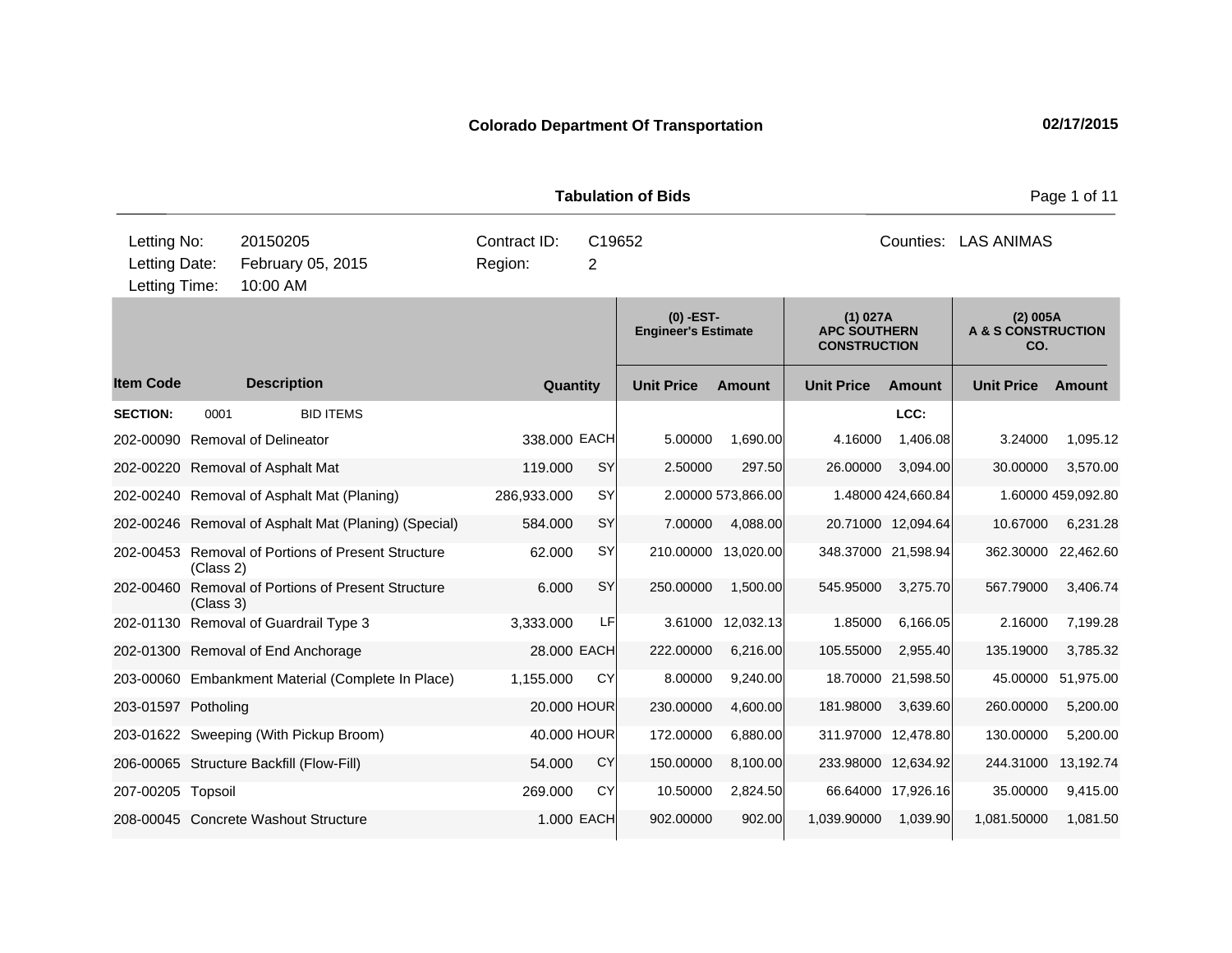|                                               |             |                                                    |                         |                          | <b>Tabulation of Bids</b>                 |                           |                                                                               |                                |                                                  | Page 2 of 11              |
|-----------------------------------------------|-------------|----------------------------------------------------|-------------------------|--------------------------|-------------------------------------------|---------------------------|-------------------------------------------------------------------------------|--------------------------------|--------------------------------------------------|---------------------------|
| Letting No:<br>Letting Date:<br>Letting Time: |             | 20150205<br>February 05, 2015<br>10:00 AM          | Contract ID:<br>Region: | C19652<br>$\overline{2}$ |                                           |                           |                                                                               | Counties:<br><b>LAS ANIMAS</b> |                                                  |                           |
|                                               |             |                                                    |                         |                          | $(0)$ -EST-<br><b>Engineer's Estimate</b> |                           | (1) 027A<br><b>APC SOUTHERN</b><br><b>CONSTRUCTION</b><br><b>COMPANY, LLC</b> |                                | (2) 005A<br><b>A &amp; S CONSTRUCTION</b><br>CO. |                           |
| <b>Item Code</b>                              |             | <b>Description</b>                                 | Quantity                |                          | <b>Unit Price</b>                         | Amount                    | <b>Unit Price</b>                                                             | Amount                         | <b>Unit Price</b>                                | Amount                    |
| <b>SECTION:</b>                               | 0001        | <b>BID ITEMS</b>                                   |                         |                          |                                           |                           |                                                                               | LCC:                           |                                                  |                           |
|                                               |             | 208-00070 Vehicle Tracking Pad                     | 2,000 EACH              |                          | 1,490.00000                               | 2.980.00                  | 1,559.85000                                                                   | 3.119.70                       | 500.00000                                        | 1,000.00                  |
|                                               |             | 208-00103 Removal and Disposal of Sediment (Labor) | 60.000 HOUR             |                          | 47.00000                                  | 2,820.00                  | 52.00000                                                                      | 3,120.00                       | 40.00000                                         | 2,400.00                  |
|                                               | (Equipment) | 208-00105 Removal and Disposal of Sediment         | 60.000 HOUR             |                          | 73.00000                                  | 4,380.00                  | 103.99000                                                                     | 6,239.40                       | 40.00000                                         | 2,400.00                  |
|                                               |             | 208-00106 Sweeping (Sediment Removal)              | 30.000 HOUR             |                          | 130.00000                                 | 3,900.00                  | 207.98000                                                                     | 6,239.40                       | 40.00000                                         | 1,200.00                  |
| 208-00107 Removal of Trash                    |             |                                                    | 100.000 HOUR            |                          | 52.00000                                  | 5,200.00                  | 77.99000                                                                      | 7,799.00                       | 40.00000                                         | 4,000.00                  |
|                                               |             | 208-00205 Erosion Control Supervisor               | 150.000 HOUR            |                          | 60.00000                                  | 9,000.00                  |                                                                               | 103.99000 15,598.50            | 130.00000                                        | 19,500.00                 |
| 212-00006 Seeding (Native)                    |             |                                                    |                         | 0.500 ACRE               | 550.00000                                 | 275.00                    | 3,119.70000                                                                   | 1,559.85                       | 3,000.00000                                      | 1,500.00                  |
| 240-00010 Removal of Nests                    |             |                                                    | 150.000 HOUR            |                          | 66.00000                                  | 9,900.00                  | 52.00000                                                                      | 7,800.00                       | 54.08000                                         | 8,112.00                  |
| 240-00020 Netting                             |             |                                                    | 2,738.000               | <b>SY</b>                | 9.00000                                   | 24,642.00                 |                                                                               | 7.28000 19,932.64              |                                                  | 7.57000 20,726.66         |
|                                               |             | 304-09000 Aggregate Base Course (Special)          | 1,690.000               | CY                       | 25.00000                                  | 42,250.00                 |                                                                               | 38.85000 65,656.50             |                                                  | 22.00000 37,180.00        |
|                                               |             | 403-00720 Hot Mix Asphalt (Patching) (Asphalt)     | 250.000                 | <b>TON</b>               |                                           | 121.00000 30,250.00       |                                                                               | 185.97000 46,492.50            | 110.00000 27,500.00                              |                           |
| 403-34871                                     | $76-28$     | Hot Mix Asphalt (Grading SX) (100) (PG             | 42,049.770              | <b>TON</b>               |                                           | 85.00000 3,574,230.<br>45 |                                                                               | 81.25000 3,416,543.<br>81      |                                                  | 82.00000 3,448,081.<br>14 |
| 411-10255                                     |             | <b>Emulsified Asphalt (Slow-Setting)</b>           | 14,463.000              | GAL                      |                                           | 3.00000 43,389.00         |                                                                               | 3.33000 48.161.79              |                                                  | 4.00000 57.852.00         |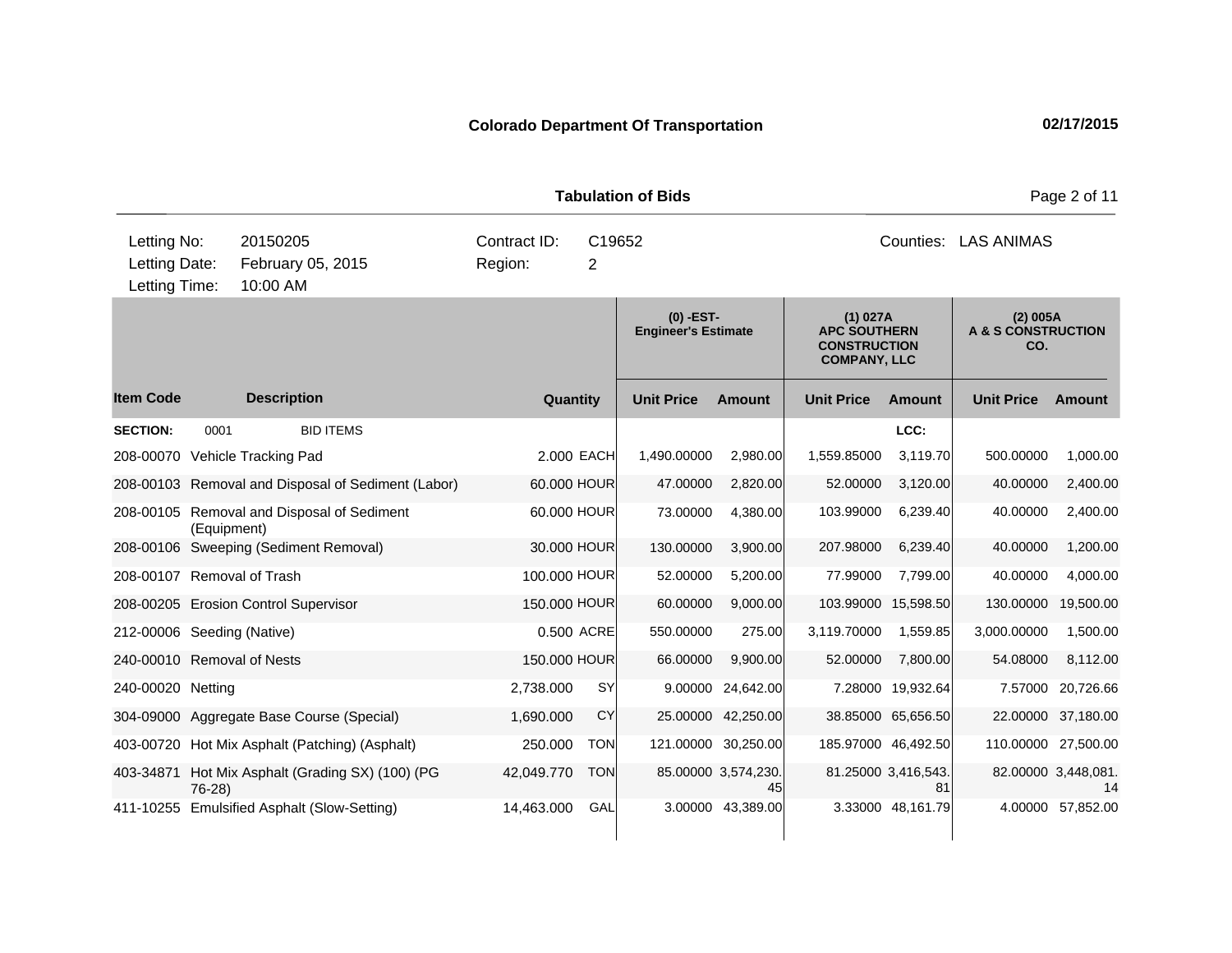|                                               |      |                                               |                         |             | <b>Tabulation of Bids</b>                 |               |                                                                               |                      |                                       | Page 3 of 11       |
|-----------------------------------------------|------|-----------------------------------------------|-------------------------|-------------|-------------------------------------------|---------------|-------------------------------------------------------------------------------|----------------------|---------------------------------------|--------------------|
| Letting No:<br>Letting Date:<br>Letting Time: |      | 20150205<br>February 05, 2015<br>10:00 AM     | Contract ID:<br>Region: | C19652<br>2 |                                           |               |                                                                               | Counties: LAS ANIMAS |                                       |                    |
|                                               |      |                                               |                         |             | $(0)$ -EST-<br><b>Engineer's Estimate</b> |               | (1) 027A<br><b>APC SOUTHERN</b><br><b>CONSTRUCTION</b><br><b>COMPANY, LLC</b> |                      | (2) 005A<br>A & S CONSTRUCTION<br>CO. |                    |
| <b>Item Code</b>                              |      | <b>Description</b>                            | Quantity                |             | <b>Unit Price</b>                         | <b>Amount</b> | <b>Unit Price</b>                                                             | <b>Amount</b>        | <b>Unit Price</b>                     | Amount             |
| <b>SECTION:</b>                               | 0001 | <b>BID ITEMS</b>                              |                         |             |                                           |               |                                                                               | LCC:                 |                                       |                    |
| 515-00120                                     |      | Waterproofing (Membrane)                      | 584.000                 | <b>SY</b>   | 15.00000                                  | 8,760.00      | 20.80000                                                                      | 12,147.20            | 21.63000                              | 12,631.92          |
|                                               |      | 518-03000 Sawing and Sealing Bridge Joint     | 333.000                 | LF          | 15.00000                                  | 4,995.00      | 18.72000                                                                      | 6,233.76             | 19.47000                              | 6,483.51           |
|                                               |      | 601-06100 Concrete (Patching)                 | 9.000                   | CY          | 1,680.00000 15,120.00                     |               | 2,599.75000 23,397.75                                                         |                      | 2,703.75000 24,333.75                 |                    |
|                                               |      | 602-00020 Reinforcing Steel (Epoxy Coated)    | 192.000                 | LB          | 1.00000                                   | 192.00        | 3.64000                                                                       | 698.88               | 3.79000                               | 727.68             |
|                                               |      | 606-00301 Guardrail Type 3 (6-3 Post Spacing) | 4,711.500               | LF          | 19.00000                                  | 89,518.50     |                                                                               | 14.78000 69,635.97   |                                       | 17.30000 81,508.95 |
|                                               |      | 606-01340 End Anchorage Type 3D               | 14,000 EACH             |             | 734.00000                                 | 10,276.00     | 633.30000                                                                     | 8,866.20             | 757.05000                             | 10,598.70          |
|                                               |      | 606-01370 Transition Type 3G                  |                         | 3.000 EACH  | 1,460.00000                               | 4,380.00      | 1,899.90000                                                                   | 5,699.70             | 1,946.70000                           | 5,840.10           |
|                                               |      | 606-01380 Transition Type 3H                  |                         | 3.000 EACH  | 956.00000                                 | 2,868.00      | 1,134.66000                                                                   | 3,403.98             | 1,162.61000                           | 3,487.83           |
|                                               |      | 606-02003 End Anchorage (Nonflared)           |                         | 4.000 EACH  | 2,262.00000                               | 9,048.00      | 2,322.10000                                                                   | 9,288.40             | 2,379.30000                           | 9,517.20           |
|                                               |      | 606-02005 End Anchorage (Flared)              | 11.000 EACH             |             | 1,665.00000                               | 18,315.00     | 2,111.00000 23,221.00                                                         |                      | 2,379.30000                           | 26,172.30          |
| 612-00001                                     |      | Delineator (Type I)                           | 296.000 EACH            |             | 20.00000                                  | 5,920.00      | 20.80000                                                                      | 6,156.80             | 18.39000                              | 5,443.44           |
|                                               |      | 612-00002 Delineator (Type II)                | 43.000 EACH             |             | 21.00000                                  | 903.00        | 21.84000                                                                      | 939.12               | 19.47000                              | 837.21             |
|                                               |      | 612-00003 Delineator (Type III)               | 75.000 EACH             |             | 21.00000                                  | 1,575.00      | 22.88000                                                                      | 1,716.00             | 20.55000                              | 1,541.25           |
|                                               |      |                                               |                         |             |                                           |               |                                                                               |                      |                                       |                    |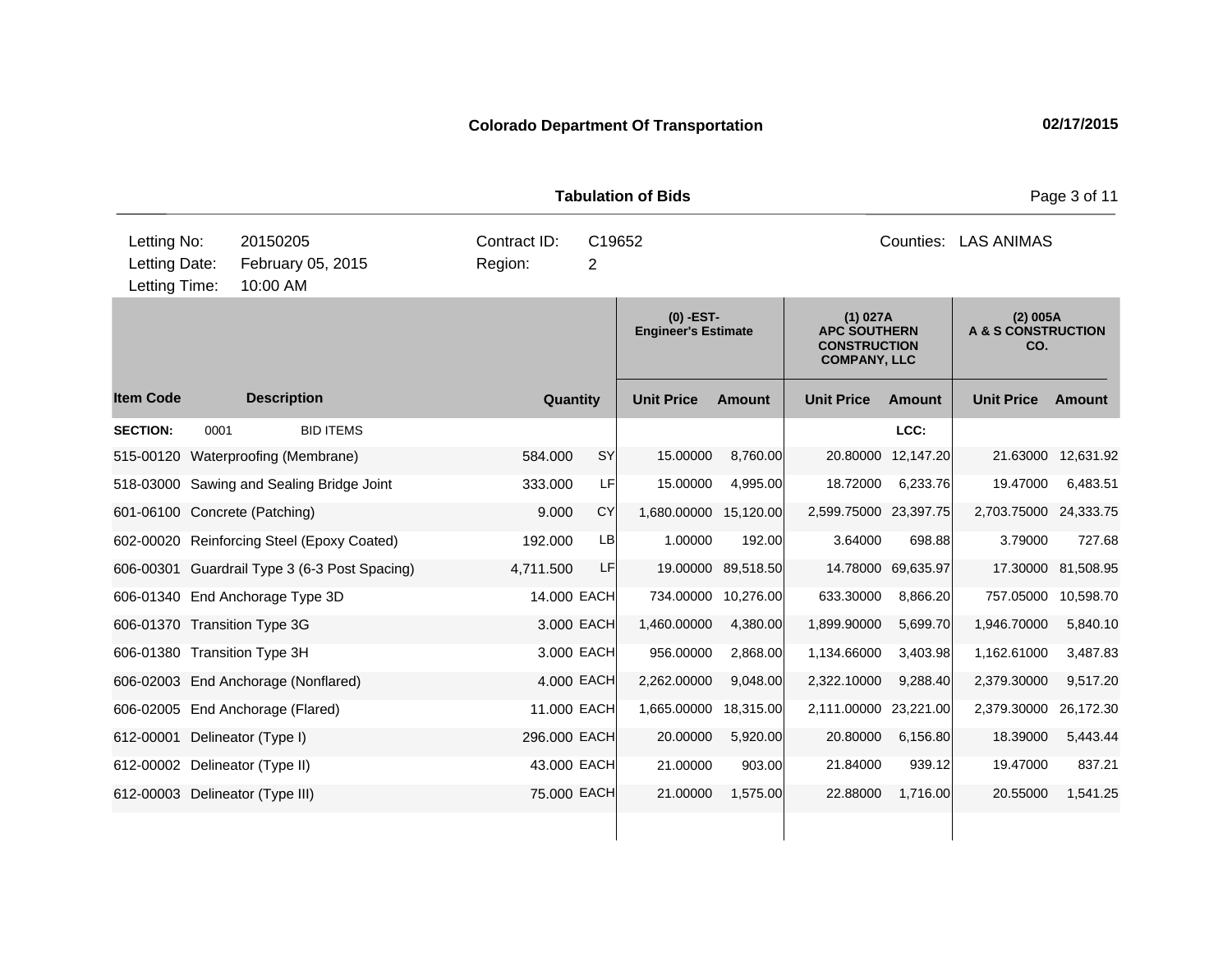|                                               |      |                      |                                                                         |                         |                                         |                          | <b>Tabulation of Bids</b>                                                     |                      |                                                  |                      |                          | Page 4 of 11       |
|-----------------------------------------------|------|----------------------|-------------------------------------------------------------------------|-------------------------|-----------------------------------------|--------------------------|-------------------------------------------------------------------------------|----------------------|--------------------------------------------------|----------------------|--------------------------|--------------------|
| Letting No:<br>Letting Date:<br>Letting Time: |      | 20150205<br>10:00 AM | February 05, 2015                                                       | Contract ID:<br>Region: |                                         | C19652<br>$\overline{2}$ |                                                                               |                      |                                                  |                      | Counties: LAS ANIMAS     |                    |
|                                               |      |                      |                                                                         |                         | (0) -EST-<br><b>Engineer's Estimate</b> |                          | (1) 027A<br><b>APC SOUTHERN</b><br><b>CONSTRUCTION</b><br><b>COMPANY, LLC</b> |                      | (2) 005A<br><b>A &amp; S CONSTRUCTION</b><br>CO. |                      |                          |                    |
| <b>Item Code</b>                              |      | <b>Description</b>   |                                                                         |                         | Quantity                                |                          | <b>Unit Price</b>                                                             | <b>Amount</b>        | <b>Unit Price</b>                                | <b>Amount</b>        | <b>Unit Price</b>        | Amount             |
| <b>SECTION:</b>                               | 0001 |                      | <b>BID ITEMS</b>                                                        |                         |                                         |                          |                                                                               |                      |                                                  | LCC:                 |                          |                    |
| 614-80385 Rumble Strip                        |      |                      |                                                                         | 99,686.000              |                                         | LF                       | 0.15000                                                                       | 14,952.90            | 0.08000                                          | 7,974.88             | 0.06000                  | 5,981.16           |
| 620-00002 Field Office (Class 2)              |      |                      |                                                                         |                         |                                         | 1.000 EACH               | 15,000.00000                                                                  | 15,000.00            | 20,798.02000 20,798.02                           |                      | 16,000.00000             | 16,000.00          |
| 620-00012 Field Laboratory (Class 2)          |      |                      |                                                                         |                         |                                         | 1.000 EACH               | 20,000.00000 20,000.00                                                        |                      | 18,718.22000 18,718.22                           |                      | 16,000.00000 16,000.00   |                    |
|                                               |      |                      | 620-00015 Field Laboratory (State Furnished)                            |                         |                                         | 1.000 EACH               | 1,250.00000                                                                   | 1,250.00             | 10,399.01000 10,399.01                           |                      | 5,000.00000              | 5,000.00           |
| 620-00020 Sanitary Facility                   |      |                      |                                                                         |                         |                                         | 1.000 EACH               | 2,217.00000                                                                   | 2,217.00             | 5,199.51000                                      | 5,199.51             | 5,599.21000              | 5,599.21           |
| 625-00000 Construction Surveying              |      |                      |                                                                         |                         | 1.000                                   | L S                      | 22,000.00000                                                                  | 22,000.00            | 10,399.01000 10,399.01                           |                      | 8,787.19000              | 8,787.19           |
| 626-00000 Mobilization                        |      |                      |                                                                         |                         | 1.000                                   | L SI                     | 329,614.02000 329,614.02                                                      |                      | 275,000.00000 275,000.00                         |                      | 300,000.00000 300,000.00 |                    |
| 626-01000 Public Information Services         |      |                      |                                                                         |                         | 1.000                                   | L S                      | 13,000.00000 13,000.00                                                        |                      | 7,279.31000                                      | 7,279.31             | 6,353.81000              | 6,353.81           |
| 627-00001 Pavement Marking Paint              |      |                      |                                                                         |                         | 891.000                                 | GAL                      | 29.00000                                                                      | 25,839.00            |                                                  | 35.36000 31,505.76   | 45.96000                 | 40,950.36          |
| 627-00005 Epoxy Pavement Marking              |      |                      |                                                                         |                         | 57.000                                  | GAL                      | 52.00000                                                                      | 2,964.00             | 131.03000                                        | 7,468.71             | 135.19000                | 7,705.83           |
| 627-00007                                     |      |                      | <b>Epoxy Pavement Marking (Special)</b>                                 |                         | 651.000                                 | GAL                      |                                                                               | 185.00000 120,435.00 |                                                  | 176.78000 115,083.78 | 200.08000 130,252.08     |                    |
|                                               |      |                      | 627-30410 Preformed Thermoplastic Pavement<br>Marking (Xwalk-Stop Line) |                         | 182.000                                 | <b>SF</b>                | 12.00000                                                                      | 2,184.00             | 19.76000                                         | 3,596.32             | 19.47000                 | 3,543.54           |
| 630-00000 Flagging                            |      |                      |                                                                         |                         |                                         | 3,300.000 HOUR           |                                                                               | 20.00000 66,000.00   |                                                  | 20.80000 68,640.00   |                          | 21.63000 71,379.00 |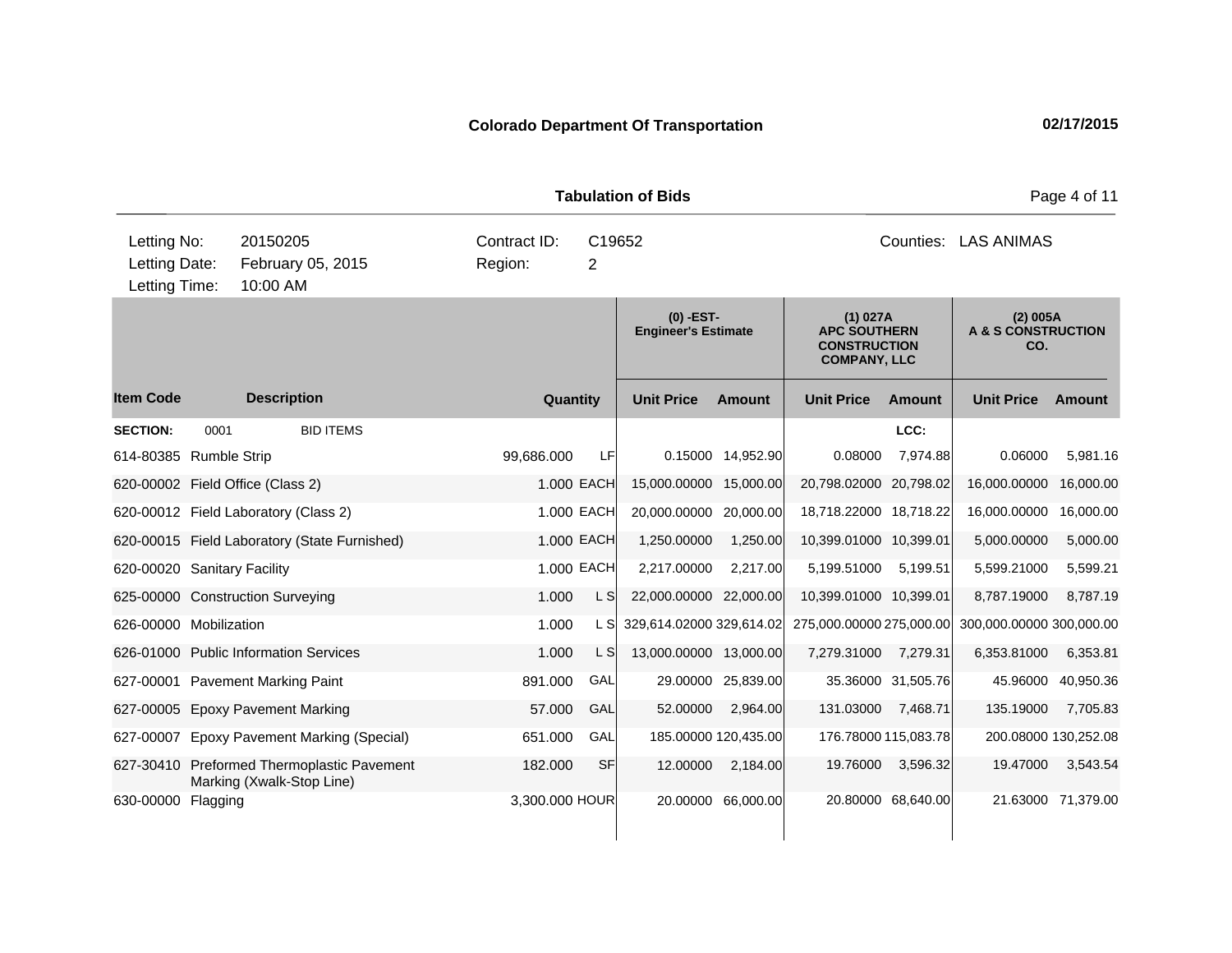|                                               |      |                                                                          |                         |                          | <b>Tabulation of Bids</b>                 |           |                                                                               |                     |                                       | Page 5 of 11 |
|-----------------------------------------------|------|--------------------------------------------------------------------------|-------------------------|--------------------------|-------------------------------------------|-----------|-------------------------------------------------------------------------------|---------------------|---------------------------------------|--------------|
| Letting No:<br>Letting Date:<br>Letting Time: |      | 20150205<br>February 05, 2015<br>10:00 AM                                | Contract ID:<br>Region: | C19652<br>$\overline{2}$ |                                           |           |                                                                               | Counties:           | <b>LAS ANIMAS</b>                     |              |
|                                               |      |                                                                          |                         |                          | $(0)$ -EST-<br><b>Engineer's Estimate</b> |           | (1) 027A<br><b>APC SOUTHERN</b><br><b>CONSTRUCTION</b><br><b>COMPANY, LLC</b> |                     | (2) 005A<br>A & S CONSTRUCTION<br>CO. |              |
| <b>Item Code</b>                              |      | <b>Description</b>                                                       | Quantity                |                          | <b>Unit Price</b>                         | Amount    | <b>Unit Price</b>                                                             | Amount              | <b>Unit Price</b>                     | Amount       |
| <b>SECTION:</b>                               | 0001 | <b>BID ITEMS</b>                                                         |                         |                          |                                           |           |                                                                               | LCC:                |                                       |              |
|                                               |      | 630-00007 Traffic Control Inspection                                     | 68,000                  | <b>DAY</b>               | 180.00000                                 | 12,240.00 | 259.98000                                                                     | 17,678.64           | 81.11000                              | 5,515.48     |
|                                               |      | 630-00012 Traffic Control Management                                     | 110.000                 | DAY                      | 670.00000                                 | 73,700.00 |                                                                               | 831.92000 91,511.20 | 973.35000 107,068.50                  |              |
|                                               |      | 630-80001 Flashing Beacon (Portable)                                     | 16.000 EACH             |                          | 1,803.00000 28,848.00                     |           |                                                                               | 727.93000 11,646.88 | 811.13000 12,978.08                   |              |
|                                               |      | 630-80336 Barricade (Type 3 M-B) (Temporary)                             |                         | 4.000 EACH               | 156.00000                                 | 624.00    | 571.95000                                                                     | 2,287.80            | 27.04000                              | 108.16       |
|                                               |      | 630-80341 Construction Traffic Sign (Panel Size A)                       | 62.000 EACH             |                          | 48.10000                                  | 2,982.20  | 62.39000                                                                      | 3,868.18            | 5.51000                               | 341.62       |
|                                               |      | 630-80342 Construction Traffic Sign (Panel Size B)                       | 162.000 EACH            |                          | 78.20000                                  | 12,668.40 |                                                                               | 72.79000 11,791.98  | 5.41000                               | 876.42       |
|                                               |      | 630-80343 Construction Traffic Sign (Panel Size C)                       | 52.000 EACH             |                          | 84.20000                                  | 4,378.40  | 77.99000                                                                      | 4,055.48            | 5.41000                               | 281.32       |
|                                               |      | 630-80348 Construction Information Sign                                  |                         | 4.000 EACH               | 240.00000                                 | 960.00    | 530.35000                                                                     | 2,121.40            | 32.45000                              | 129.80       |
|                                               |      | 630-80355 Portable Message Sign Panel                                    | 4.000 EACH              |                          | 7,212.00000                               | 28,848.00 | 7,799.26000                                                                   | 31,197.04           | 6,759.38000                           | 27,037.52    |
|                                               |      | 630-80358 Advance Warning Flashing or Sequencing<br>Arrow Panel (C Type) |                         | 4.000 EACH               | 1,443.00000                               | 5,772.00  | 2,079.80000                                                                   | 8,319.20            | 2,703.75000 10,815.00                 |              |
|                                               |      | 630-80360 Drum Channelizing Device                                       | 140.000 EACH            |                          | 37.00000                                  | 5,180.00  | 26.00000                                                                      | 3,640.00            | 5.41000                               | 757.40       |
| 630-80380 Traffic Cone 36"                    |      |                                                                          | 600.000 EACH            |                          | 10.00000                                  | 6,000.00  |                                                                               | 20.80000 12,480.00  | 1.08000                               | 648.00       |
|                                               |      | 630-80510 Mobile Pavement Marking Zone                                   | 1.000                   | L S                      | 16,000.00000                              | 16,000.00 | 10,918.96000 10,918.96                                                        |                     | 5,407.50000                           | 5,407.50     |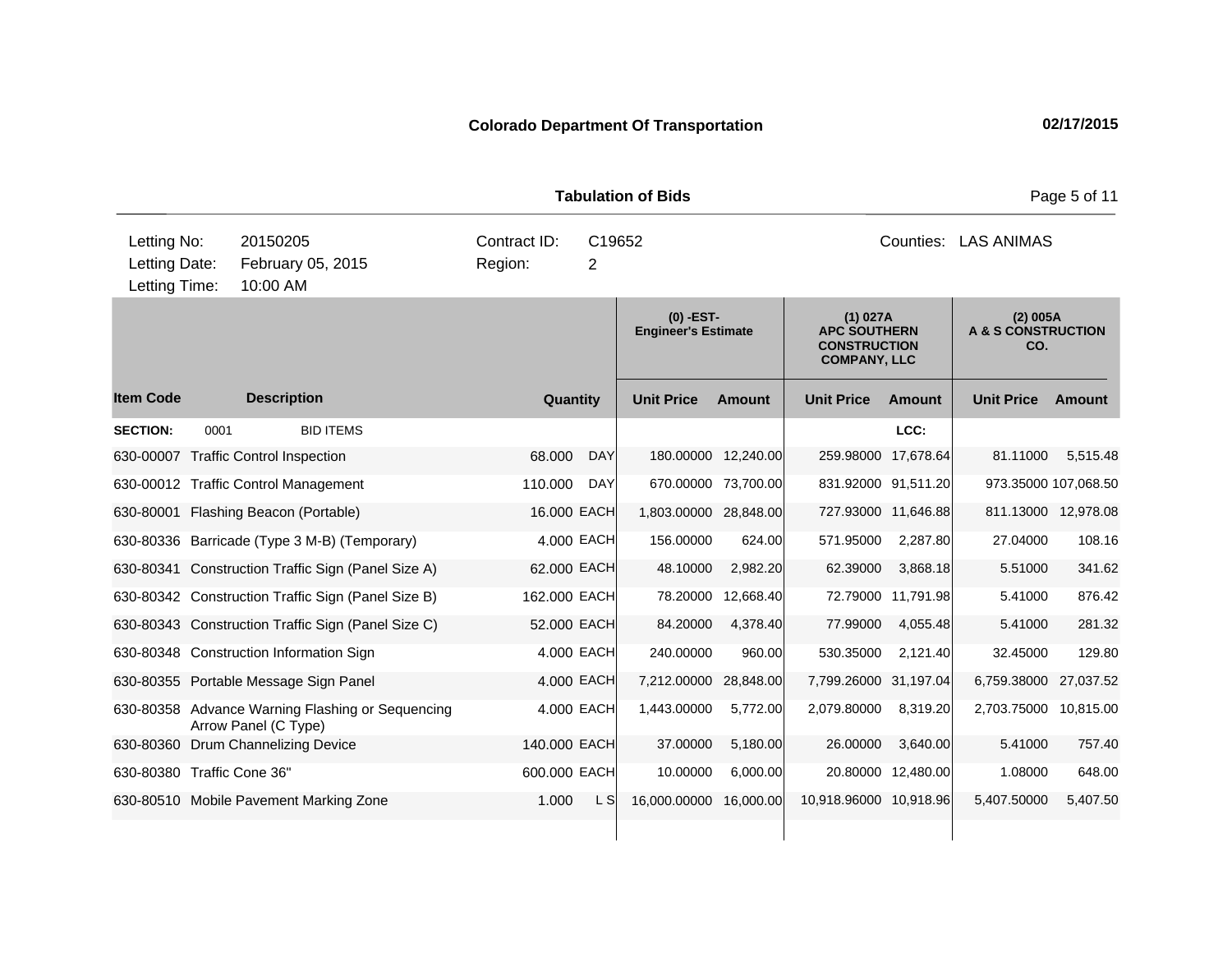|                                               |                                           |                              | <b>Tabulation of Bids</b> |                                                                                                             |                   |                |                                       | Page 6 of 11   |
|-----------------------------------------------|-------------------------------------------|------------------------------|---------------------------|-------------------------------------------------------------------------------------------------------------|-------------------|----------------|---------------------------------------|----------------|
| Letting No:<br>Letting Date:<br>Letting Time: | 20150205<br>February 05, 2015<br>10:00 AM | Contract ID:<br>2<br>Region: | C19652                    | Counties:                                                                                                   |                   |                | <b>LAS ANIMAS</b>                     |                |
|                                               |                                           |                              | $(0)$ -EST-               | (1) 027A<br><b>Engineer's Estimate</b><br><b>APC SOUTHERN</b><br><b>CONSTRUCTION</b><br><b>COMPANY, LLC</b> |                   |                | (2) 005A<br>A & S CONSTRUCTION<br>CO. |                |
| <b>Item Code</b>                              | <b>Description</b>                        | Quantity                     | <b>Unit Price</b>         | <b>Amount</b>                                                                                               | <b>Unit Price</b> | <b>Amount</b>  | <b>Unit Price</b>                     | Amount         |
| <b>SECTION:</b><br>0001                       | <b>BID ITEMS</b>                          |                              |                           |                                                                                                             |                   | LCC:           |                                       |                |
| 630-85041                                     | <b>Mobile Attenuator</b>                  | 240.000<br><b>DAY</b>        | 400.00000                 | 96,000.00                                                                                                   | 259.98000         | 62,395.20      | 100.00000                             | 24,000.00      |
| <b>Section Totals:</b>                        |                                           |                              |                           | \$5,500,000.00                                                                                              |                   | \$5,220,211.87 |                                       | \$5,227,000.00 |
| <b>Contract Grand Totals</b>                  |                                           |                              |                           | \$5,500,000.00                                                                                              |                   | \$5,220,211.87 |                                       | \$5,227,000.00 |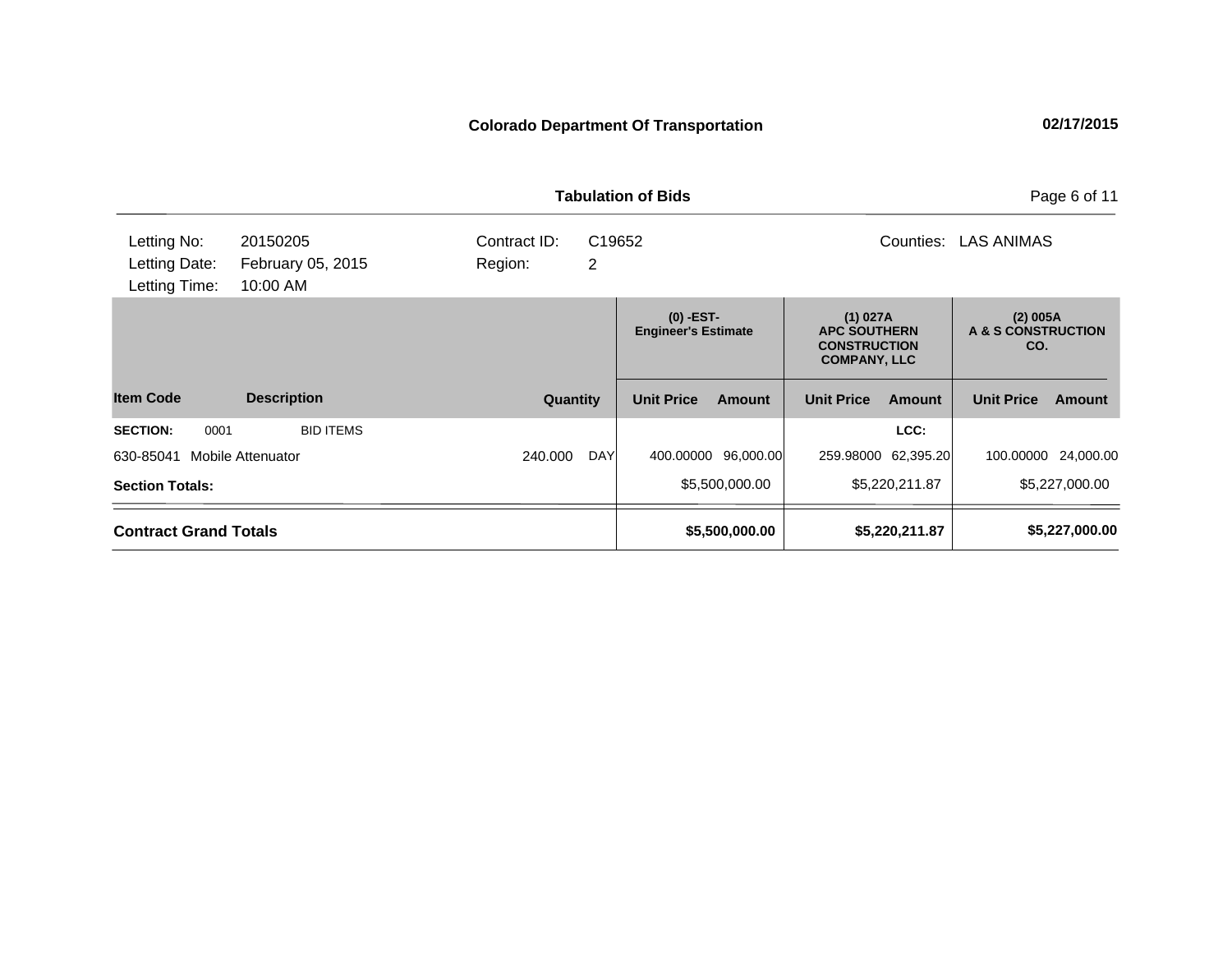**Quantity Unit Price Unit Price Item Code Amount Unit Price Amount Ext Ext Unit Price Amount Ext (3) 757A MARTIN MARIETTA MATERIALS Description SECTION:** 0001 BID ITEMS **LCC:** 202-00090 Removal of Delineator 338.000 EACH 4.86000 1,642.68 202-00220 Removal of Asphalt Mat 119.000 SY 24.29000 2,890.51 202-00240 Removal of Asphalt Mat (Planing) 286,933.000 SY 2.21000 634,121.93 202-00246 Removal of Asphalt Mat (Planing) (Special) 584.000 SY 15.98000 9,332.32 202-00453 Removal of Portions of Present Structure (Class 2) 62.000 SY 406.86000 25,225.32 202-00460 Removal of Portions of Present Structure (Class 3) 6.000 SY 759.06000 4,554.36 202-01130 Removal of Guardrail Type 3 3,333.000 LF 2.42000 8,065.86 202-01300 Removal of End Anchorage 28.000 EACH 151.07000 4,229.96 203-00060 Embankment Material (Complete In Place) 1,155.000 CY 33.50000 38,692.50 203-01597 Potholing 20.000 HOUR 178.60000 3,572.00 203-01622 Sweeping (With Pickup Broom) 40.000 HOUR 154.79000 6,191.60 206-00065 Structure Backfill (Flow-Fill) 54.000 CY 273.26000 14,756.04 207-00205 Topsoil 269.000 CY 83.31000 22,410.39 208-00045 Concrete Washout Structure 1.000 EACH 2,165.28000 2,165.28 **Tabulation of Bids** Page 7 of 11 10:00 AM Counties: LAS ANIMAS Letting Date: February 05, 2015 Region: 2 C19652 Region: Letting Time: Letting No: 20150205 Contract ID: Counties: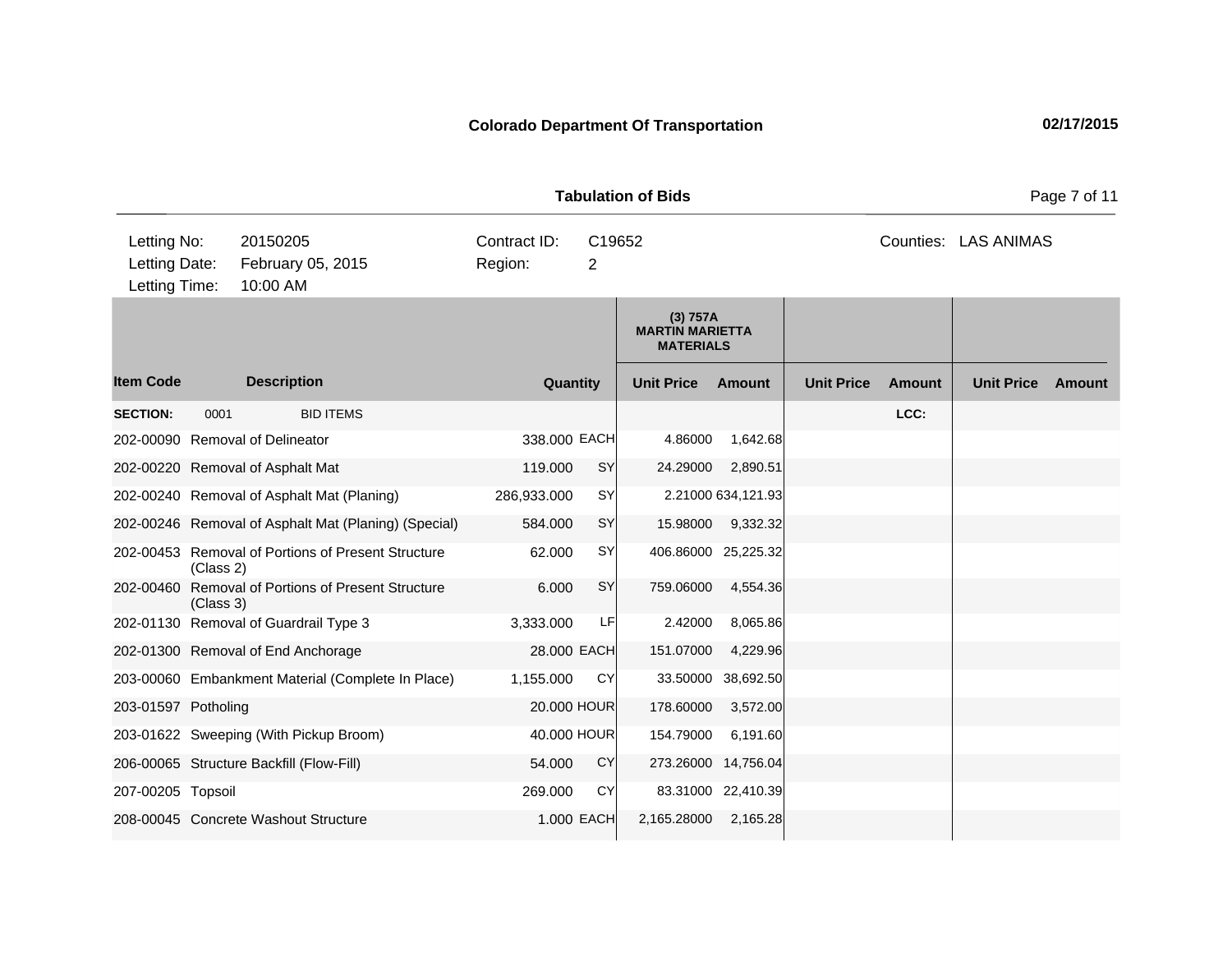**Quantity Unit Price Unit Price Item Code Amount Unit Price Amount Ext Ext Unit Price Amount Ext (3) 757A MARTIN MARIETTA MATERIALS Description SECTION:** 0001 BID ITEMS **LCC:** 208-00070 Vehicle Tracking Pad 2.000 EACH 2,081.03000 4,162.06 208-00103 Removal and Disposal of Sediment (Labor) 60.000 HOUR 93.79000 5,627.40 208-00105 Removal and Disposal of Sediment (Equipment) 60.000 HOUR 180.76000 10,845.60 208-00106 Sweeping (Sediment Removal) 30.000 HOUR 178.60000 5,358.00 208-00107 Removal of Trash 100.000 HOUR 68.14000 6,814.00 208-00205 Erosion Control Supervisor 150.000 HOUR 114.06000 17,109.00 212-00006 Seeding (Native) 0.500 ACRE 3,572.05000 1,786.03 240-00010 Removal of Nests 150.000 HOUR 60.72000 9,108.00 240-00020 Netting 2,738.000 SY 8.50000 23,273.00 304-09000 Aggregate Base Course (Special) 1,690.000 CY 35.69000 60,316.10 403-00720 Hot Mix Asphalt (Patching) (Asphalt) 250.000 TON 174.08000 43,520.00 403-34871 Hot Mix Asphalt (Grading SX) (100) (PG 76-28) 42,049.770 TON 77.05000 3,239,934. 78 411-10255 Emulsified Asphalt (Slow-Setting) 14,463.000 GAL 4.14000 59,876.82 515-00120 Waterproofing (Membrane) 584.000 SY 24.29000 14,185.36 **Tabulation of Bids** Page 8 of 11 10:00 AM Counties: LAS ANIMAS Letting Date: February 05, 2015 Region: 2 C19652 Region: Letting Time: Letting No: 20150205 Contract ID: Counties: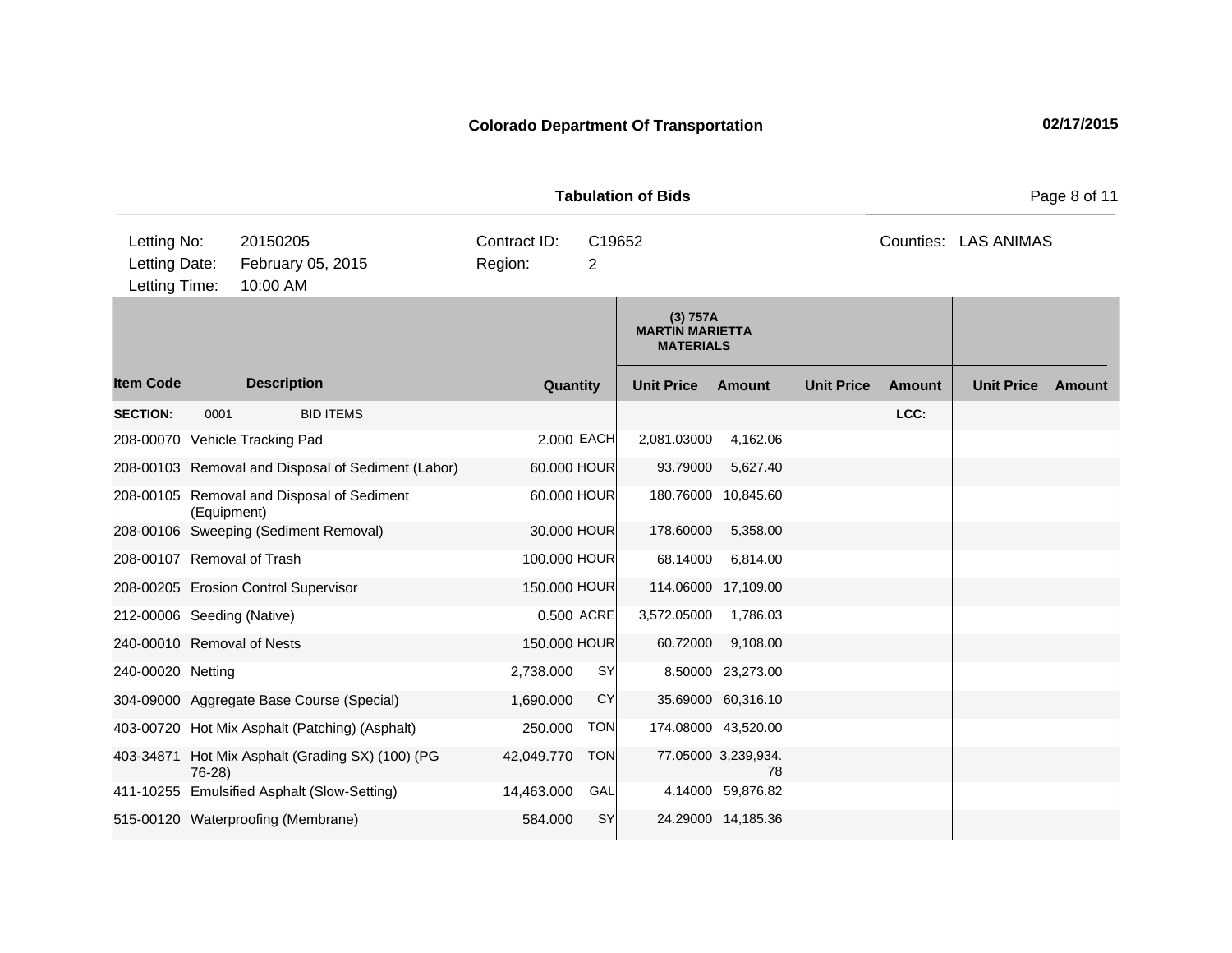**Quantity Unit Price Unit Price Item Code Amount Unit Price Amount Ext Ext Unit Price Amount Ext (3) 757A MARTIN MARIETTA MATERIALS Description SECTION:** 0001 BID ITEMS **LCC:** 518-03000 Sawing and Sealing Bridge Joint 333.000 LF 21.86000 7,279.38 601-06100 Concrete (Patching) 9.000 CY 3,036.24000 27,326.16 602-00020 Reinforcing Steel (Epoxy Coated) 192.000 LB 370.42000 71,120.64 606-00301 Guardrail Type 3 (6-3 Post Spacing) 4,711.500 LF 19.34000 91,120.41 606-01340 End Anchorage Type 3D 14.000 EACH 845.98000 11,843.72 606-01370 Transition Type 3G 3.000 EACH 2,175.38000 6,526.14 606-01380 Transition Type 3H 3.000 EACH 1,299.18000 3,897.54 606-02003 End Anchorage (Nonflared) 4.000 EACH 2,658.79000 10,635.16 606-02005 End Anchorage (Flared) 11.000 EACH 2,658.79000 29,246.69 612-00001 Delineator (Type I) 296.000 EACH 24.29000 7,189.84 612-00002 Delineator (Type II) 43.000 EACH 25.50000 1,096.50 612-00003 Delineator (Type III) 75.000 EACH 26.72000 2,004.00 614-80385 Rumble Strip 99,686.000 LF 0.07000 6,978.02 620-00002 Field Office (Class 2) 1.000 EACH 14,482.27000 14,482.27 **Tabulation of Bids** Page 9 of 11 10:00 AM Counties: LAS ANIMAS Letting Date: February 05, 2015 Region: 2 C19652 Region: Letting Time: Letting No: 20150205 Contract ID: Counties: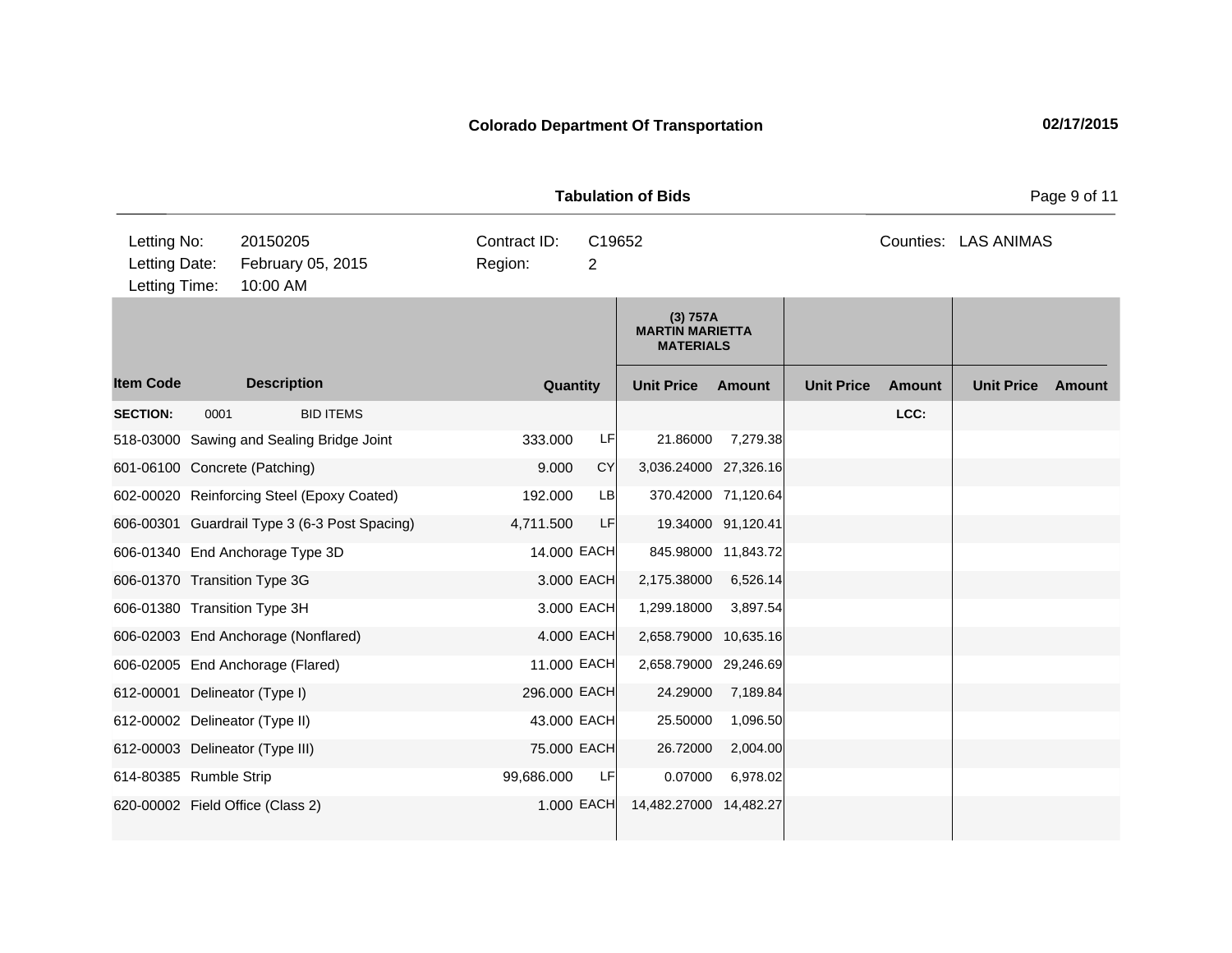**Quantity Unit Price Unit Price Item Code Amount Unit Price Amount Ext Ext Unit Price Amount Ext (3) 757A MARTIN MARIETTA MATERIALS Description SECTION:** 0001 BID ITEMS **LCC:** 620-00012 Field Laboratory (Class 2) 1.000 EACH 20,814.89000 20,814.89 620-00015 Field Laboratory (State Furnished) 1.000 EACH 8,137.13000 8,137.13 620-00020 Sanitary Facility 1.000 EACH 6,429.69000 6,429.69 625-00000 Construction Surveying 1.000 L S 9,674.30000 9,674.30 626-00000 Mobilization 1.000 L S 370,086.18000 370,086.18 626-01000 Public Information Services 1.000 L S 12,877.23000 12,877.23 627-00001 Pavement Marking Paint 891.000 GAL 45.17000 40,246.47 627-00005 Epoxy Pavement Marking 57.000 GAL 167.40000 9,541.80 627-00007 Epoxy Pavement Marking (Special) 651.000 GAL 225.85000 147,028.35 627-30410 Preformed Thermoplastic Pavement Marking (Xwalk-Stop Line) 182,000 SF 25.24000 4,593.68 630-00000 Flagging 34.01000 Flagging 3,300.000 HOUR 34.01000 112,233.00 630-00007 Traffic Control Inspection 68.000 DAY 303.62000 20,646.16 630-00012 Traffic Control Management 110.000 DAY 971.60000 106,876.00 630-80001 Flashing Beacon (Portable) 16.000 EACH 850.15000 13,602.40 **Tabulation of Bids** Page 10 of 11 10:00 AM Counties: LAS ANIMAS Letting Date: February 05, 2015 Region: 2 C19652 Region: Letting Time: Letting No: 20150205 Contract ID: Counties: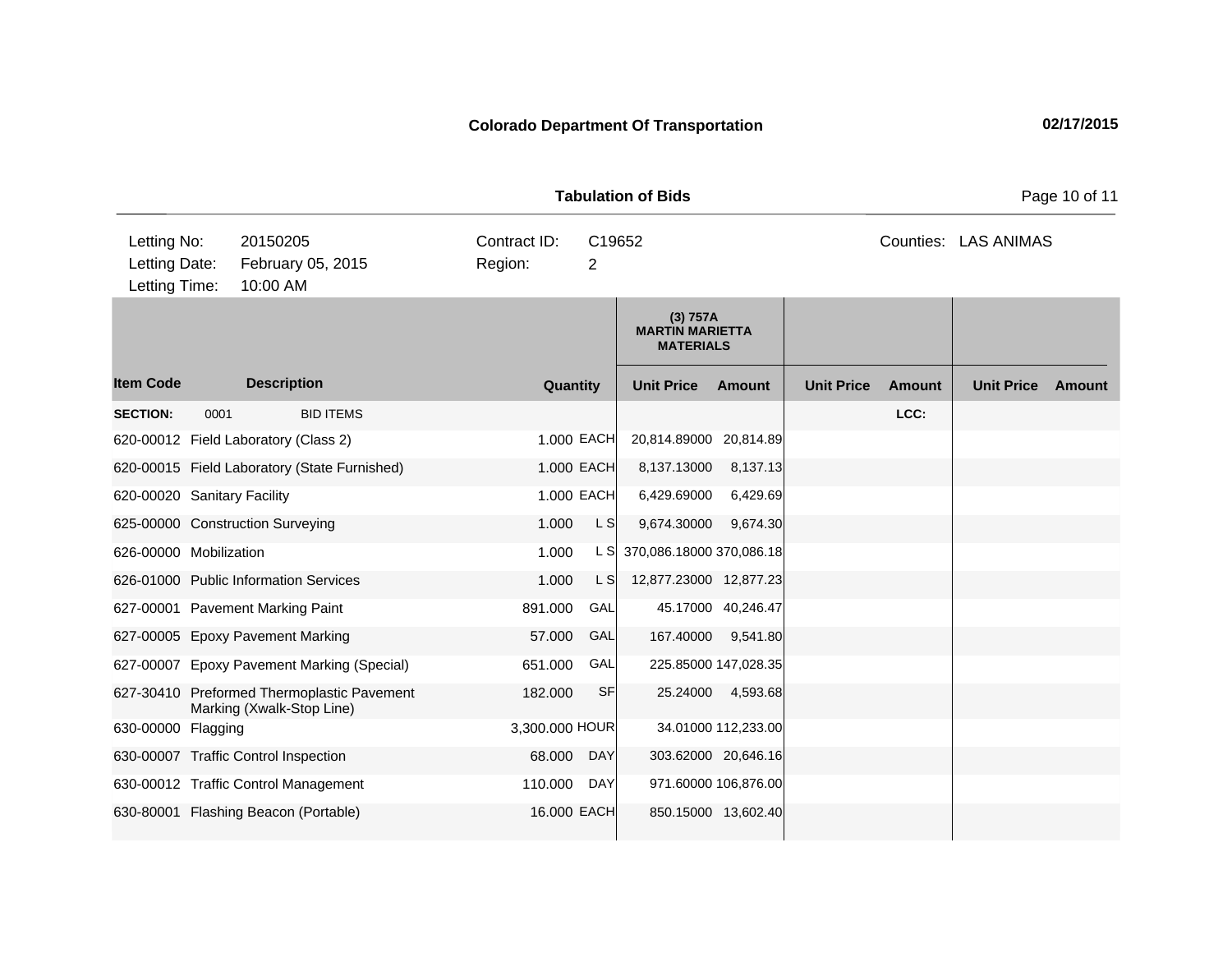**Quantity Unit Price Unit Price Item Code Amount Unit Price Amount Ext Ext Unit Price Amount Ext (3) 757A MARTIN MARIETTA MATERIALS Description SECTION:** 0001 BID ITEMS **LCC:** 630-80336 Barricade (Type 3 M-B) (Temporary) 4.000 EACH 667.97000 2,671.88 630-80341 Construction Traffic Sign (Panel Size A) 62.000 EACH 72.87000 4,517.94 630-80342 Construction Traffic Sign (Panel Size B) 162.000 EACH 85.01000 13,771.62 630-80343 Construction Traffic Sign (Panel Size C) 52.000 EACH 91.09000 4,736.68 630-80348 Construction Information Sign 4.000 EACH 619.39000 2,477.56 630-80355 Portable Message Sign Panel 4.000 EACH 9,108.72000 36,434.88 630-80358 Advance Warning Flashing or Sequencing Arrow Panel (C Type) 4.000 EACH 2,428.99000 9,715.96 630-80360 Drum Channelizing Device 140.000 EACH 30.36000 4,250.40 630-80380 Traffic Cone 36" 600.000 EACH 24.29000 14,574.00 630-80510 Mobile Pavement Marking Zone 1.000 L S 13,949.75000 13,949.75 630-85041 Mobile Attenuator 240.000 DAY 607.25000 145,740.00 **Section Totals:**  $\begin{array}{ccc} 55,706,141.32 \end{array}$ **Contract Grand Totals \$5,706,141.32 Tabulation of Bids** Page 11 of 11 10:00 AM Counties: LAS ANIMAS Letting Date: February 05, 2015 Region: 2 C19652 Region: Letting Time: Letting No: 20150205 Contract ID: Counties: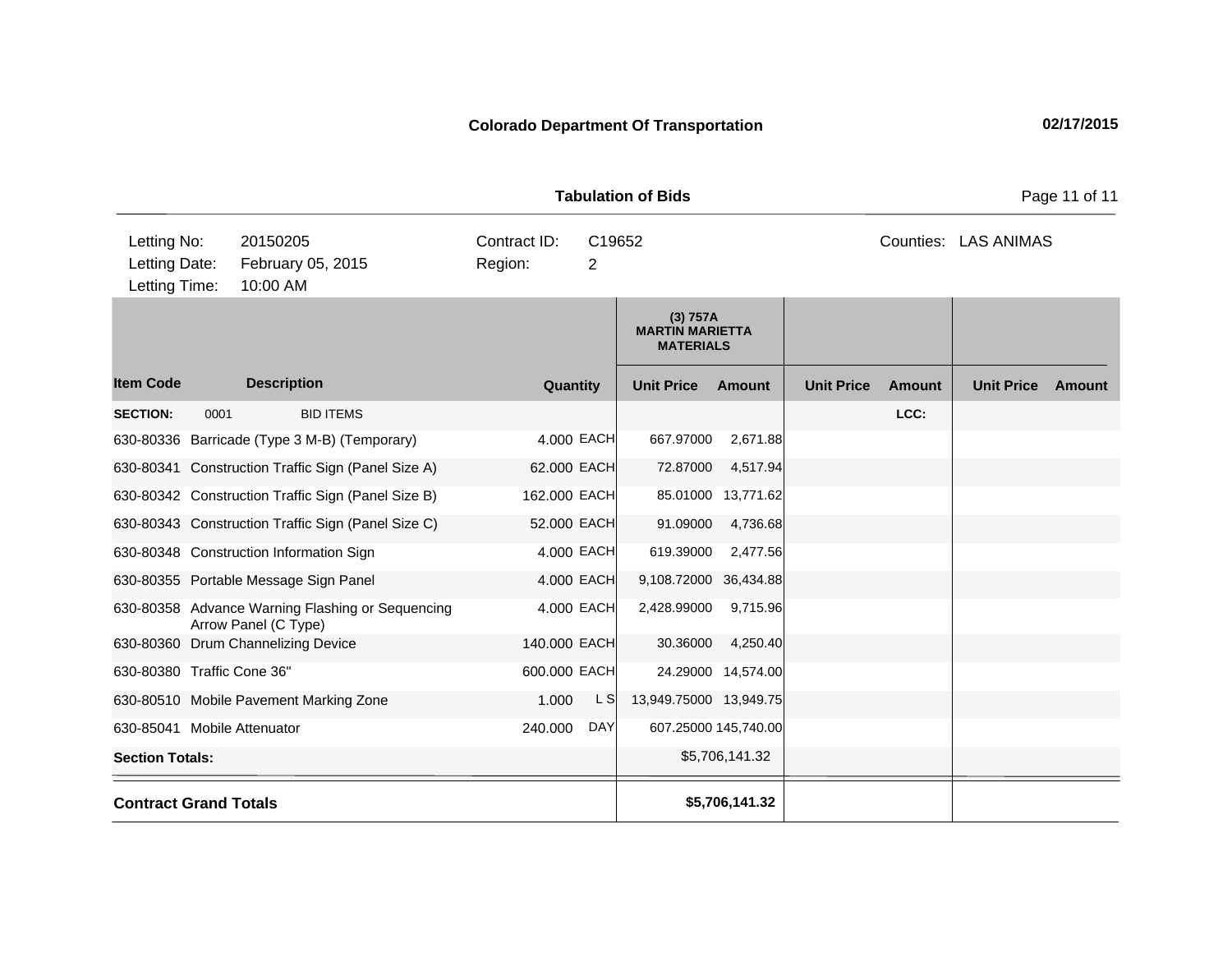|                        |                   |              | <b>Colorado Department Of Transportation</b> | 02/17/2015              |
|------------------------|-------------------|--------------|----------------------------------------------|-------------------------|
|                        |                   |              | <b>Low Bid Item Analysis</b>                 | Page 1 of 9             |
| Letting No:            | 20150205          | Contract ID: | C <sub>19652</sub>                           | Counties: LAS ANIMAS    |
| Letting Date:          | February 05, 2015 | Region:      |                                              |                         |
| Letting Time: 10:00 AM |                   |              | Contract Time: 09/17/15 COMPLETION           | Project(s): IM 0251-343 |

### Contract Description:

### I-25 NORTH OF TRINIDAD BETWEEN LUDLOW AND AGUILAR

| Line            | Item/<br>Description                     | Quantity                                                  | Estimated<br>Price | <b>Bid Price/</b><br><b>Units</b> | Estimated<br>Amount | <b>Bid Amount</b> | <b>Bid Est</b><br>$\%$ | Overrun $(+)$<br>Underrun (-) |
|-----------------|------------------------------------------|-----------------------------------------------------------|--------------------|-----------------------------------|---------------------|-------------------|------------------------|-------------------------------|
| <b>SECTION:</b> | 0001                                     | <b>BID ITEMS</b>                                          |                    |                                   |                     |                   |                        |                               |
| 0005            | 202-00090<br>Removal of Delineator       | 338,000                                                   | 5.00000            | 4.16000<br><b>EACH</b>            | 1,690.00            | 1,406.08          | 83.20%                 | $-283.92$                     |
| 0010            | 202-00220<br>Removal of Asphalt Mat      | 119.000                                                   | 2.50000            | 26.00000<br><b>SY</b>             | 297.50              | 3,094.00          | 1040.00%               | 2,796.50                      |
| 0015            | 202-00240                                | 286,933.00<br>Removal of Asphalt Mat (Planing)            | 2.00000            | 1.48000<br><b>SY</b>              | 573,866.00          | 424,660.84        | 74.00%                 | $-149,205.16$                 |
| 0020            | 202-00246                                | 584.000<br>Removal of Asphalt Mat (Planing) (Special)     | 7.00000            | 20.71000<br><b>SY</b>             | 4,088.00            | 12,094.64         | 295.86%                | 8,006.64                      |
| 0025            | 202-00453<br>2)                          | 62.000<br>Removal of Portions of Present Structure (Class | 210,00000          | 348.37000<br><b>SY</b>            | 13,020.00           | 21,598.94         | 165.89%                | 8,578.94                      |
| 0030            | 202-00460<br>3)                          | 6.000<br>Removal of Portions of Present Structure (Class  | 250.00000          | 545.95000<br><b>SY</b>            | 1,500.00            | 3,275.70          | 218.38%                | 1,775.70                      |
| 0035            | 202-01130<br>Removal of Guardrail Type 3 | 3,333.000                                                 | 3.61000            | 1.85000<br>LF                     | 12,032.13           | 6,166.05          | 51.25%                 | $-5,866.08$                   |
| 0040            | 202-01300<br>Removal of End Anchorage    | 28.000                                                    | 222,00000          | 105.55000<br>EACH                 | 6,216.00            | 2,955.40          | 47.55%                 | $-3,260.60$                   |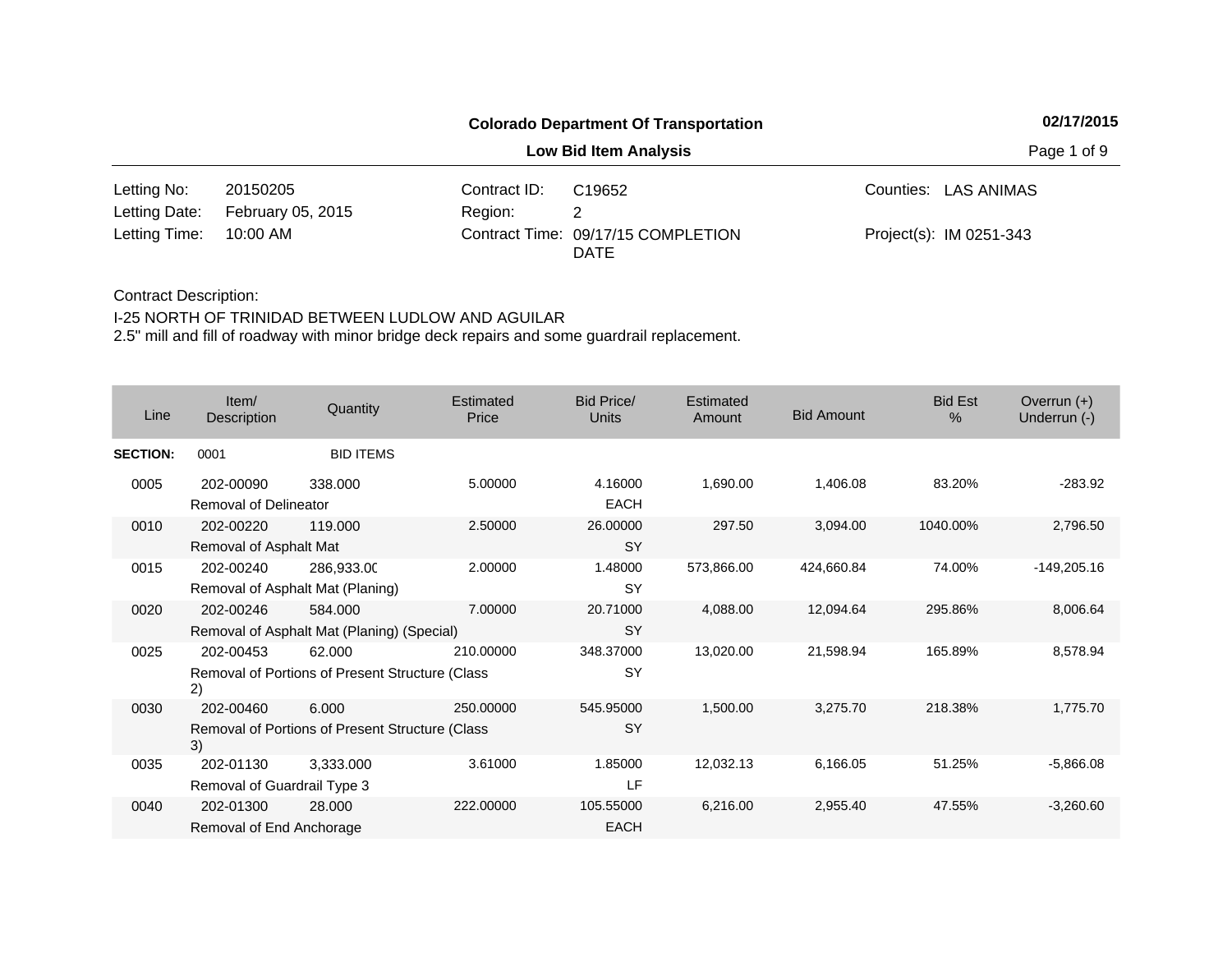|                        |                   |              | <b>Colorado Department Of Transportation</b> | 02/17/2015              |
|------------------------|-------------------|--------------|----------------------------------------------|-------------------------|
|                        |                   |              | <b>Low Bid Item Analysis</b>                 | Page 2 of 9             |
| Letting No:            | 20150205          | Contract ID: | C <sub>19652</sub>                           | Counties: LAS ANIMAS    |
| Letting Date:          | February 05, 2015 | Region:      |                                              |                         |
| Letting Time: 10:00 AM |                   |              | Contract Time: 09/17/15 COMPLETION           | Project(s): IM 0251-343 |

# Contract Description:

## I-25 NORTH OF TRINIDAD BETWEEN LUDLOW AND AGUILAR

| Line            | Item/<br>Description                           | Quantity                                             | Estimated<br>Price | <b>Bid Price/</b><br><b>Units</b> | Estimated<br>Amount | <b>Bid Amount</b> | <b>Bid Est</b><br>% | Overrun $(+)$<br>Underrun (-) |
|-----------------|------------------------------------------------|------------------------------------------------------|--------------------|-----------------------------------|---------------------|-------------------|---------------------|-------------------------------|
| <b>SECTION:</b> | 0001                                           | <b>BID ITEMS</b>                                     |                    |                                   |                     |                   |                     |                               |
| 0045            | 203-00060                                      | 1,155.000<br>Embankment Material (Complete In Place) | 8.00000            | 18.70000<br>CY                    | 9,240.00            | 21,598.50         | 233.75%             | 12,358.50                     |
| 0050            | 203-01597<br>Potholing                         | 20.000                                               | 230.00000          | 181.98000<br><b>HOUR</b>          | 4,600.00            | 3,639.60          | 79.12%              | $-960.40$                     |
| 0055            | 203-01622<br>Sweeping (With Pickup Broom)      | 40.000                                               | 172.00000          | 311.97000<br><b>HOUR</b>          | 6,880.00            | 12,478.80         | 181.38%             | 5,598.80                      |
| 0060            | 206-00065<br>Structure Backfill (Flow-Fill)    | 54.000                                               | 150.00000          | 233.98000<br>CY                   | 8,100.00            | 12,634.92         | 155.99%             | 4,534.92                      |
| 0065            | 207-00205<br>Topsoil                           | 269.000                                              | 10.50000           | 66.64000<br>CY                    | 2,824.50            | 17,926.16         | 634.67%             | 15,101.66                     |
| 0070            | 208-00045<br><b>Concrete Washout Structure</b> | 1.000                                                | 902.00000          | 1,039.90000<br><b>EACH</b>        | 902.00              | 1,039.90          | 115.29%             | 137.90                        |
| 0075            | 208-00070<br>Vehicle Tracking Pad              | 2.000                                                | 1,490.00000        | 1,559.85000<br><b>EACH</b>        | 2,980.00            | 3,119.70          | 104.69%             | 139.70                        |
| 0080            | 208-00103                                      | 60.000<br>Removal and Disposal of Sediment (Labor)   | 47.00000           | 52.00000<br><b>HOUR</b>           | 2,820.00            | 3,120.00          | 110.64%             | 300.00                        |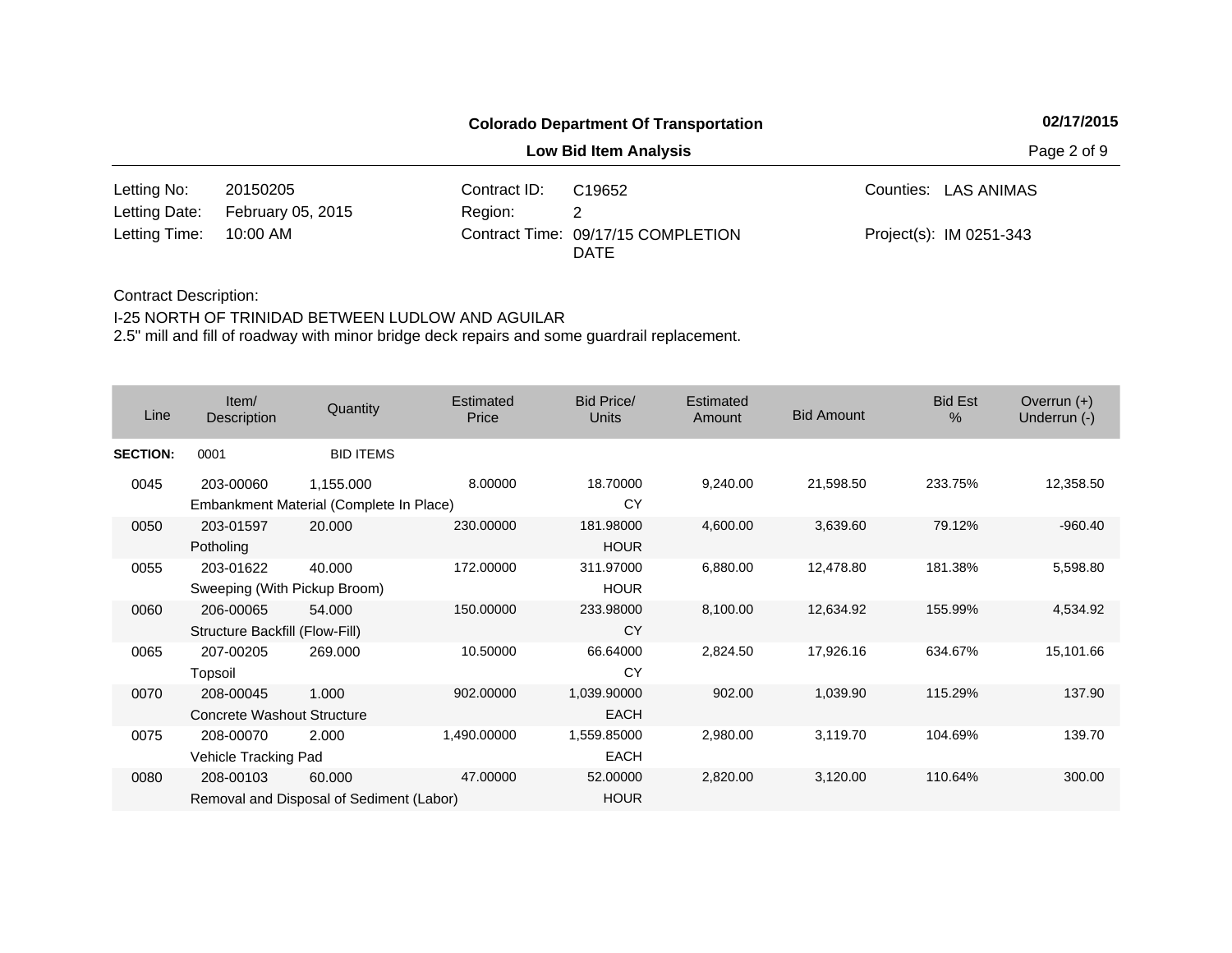|                        |                   | <b>Colorado Department Of Transportation</b> | 02/17/2015                         |                         |  |
|------------------------|-------------------|----------------------------------------------|------------------------------------|-------------------------|--|
|                        |                   |                                              | <b>Low Bid Item Analysis</b>       | Page 3 of 9             |  |
| Letting No:            | 20150205          | Contract ID:                                 | C <sub>19652</sub>                 | Counties: LAS ANIMAS    |  |
| Letting Date:          | February 05, 2015 | Region:                                      |                                    |                         |  |
| Letting Time: 10:00 AM |                   |                                              | Contract Time: 09/17/15 COMPLETION | Project(s): IM 0251-343 |  |

## Contract Description:

### I-25 NORTH OF TRINIDAD BETWEEN LUDLOW AND AGUILAR

| Line            | Item/<br>Description                           | Quantity                                               | Estimated<br>Price | <b>Bid Price/</b><br><b>Units</b> | <b>Estimated</b><br><b>Amount</b> | <b>Bid Amount</b> | <b>Bid Est</b><br>$\%$ | Overrun $(+)$<br>Underrun (-) |
|-----------------|------------------------------------------------|--------------------------------------------------------|--------------------|-----------------------------------|-----------------------------------|-------------------|------------------------|-------------------------------|
| <b>SECTION:</b> | 0001                                           | <b>BID ITEMS</b>                                       |                    |                                   |                                   |                   |                        |                               |
| 0085            | 208-00105                                      | 60.000<br>Removal and Disposal of Sediment (Equipment) | 73.00000           | 103.99000<br><b>HOUR</b>          | 4,380.00                          | 6,239.40          | 142.45%                | 1,859.40                      |
| 0090            | 208-00106<br>Sweeping (Sediment Removal)       | 30.000                                                 | 130.00000          | 207.98000<br><b>HOUR</b>          | 3,900.00                          | 6,239.40          | 159.98%                | 2,339.40                      |
| 0095            | 208-00107<br>Removal of Trash                  | 100.000                                                | 52.00000           | 77.99000<br><b>HOUR</b>           | 5,200.00                          | 7,799.00          | 149.98%                | 2,599.00                      |
| 0100            | 208-00205<br><b>Erosion Control Supervisor</b> | 150.000                                                | 60.00000           | 103.99000<br><b>HOUR</b>          | 9,000.00                          | 15,598.50         | 173.32%                | 6,598.50                      |
| 0105            | 212-00006<br>Seeding (Native)                  | 0.500                                                  | 550.00000          | 3,119.70000<br><b>ACRE</b>        | 275.00                            | 1,559.85          | 567.22%                | 1,284.85                      |
| 0110            | 240-00010<br><b>Removal of Nests</b>           | 150,000                                                | 66.00000           | 52.00000<br><b>HOUR</b>           | 9,900.00                          | 7,800.00          | 78.79%                 | $-2,100.00$                   |
| 0115            | 240-00020<br>Netting                           | 2,738.000                                              | 9.00000            | 7.28000<br><b>SY</b>              | 24,642.00                         | 19,932.64         | 80.89%                 | $-4,709.36$                   |
| 0120            | 304-09000<br>Aggregate Base Course (Special)   | 1,690.000                                              | 25.00000           | 38.85000<br>CY                    | 42,250.00                         | 65,656.50         | 155.40%                | 23,406.50                     |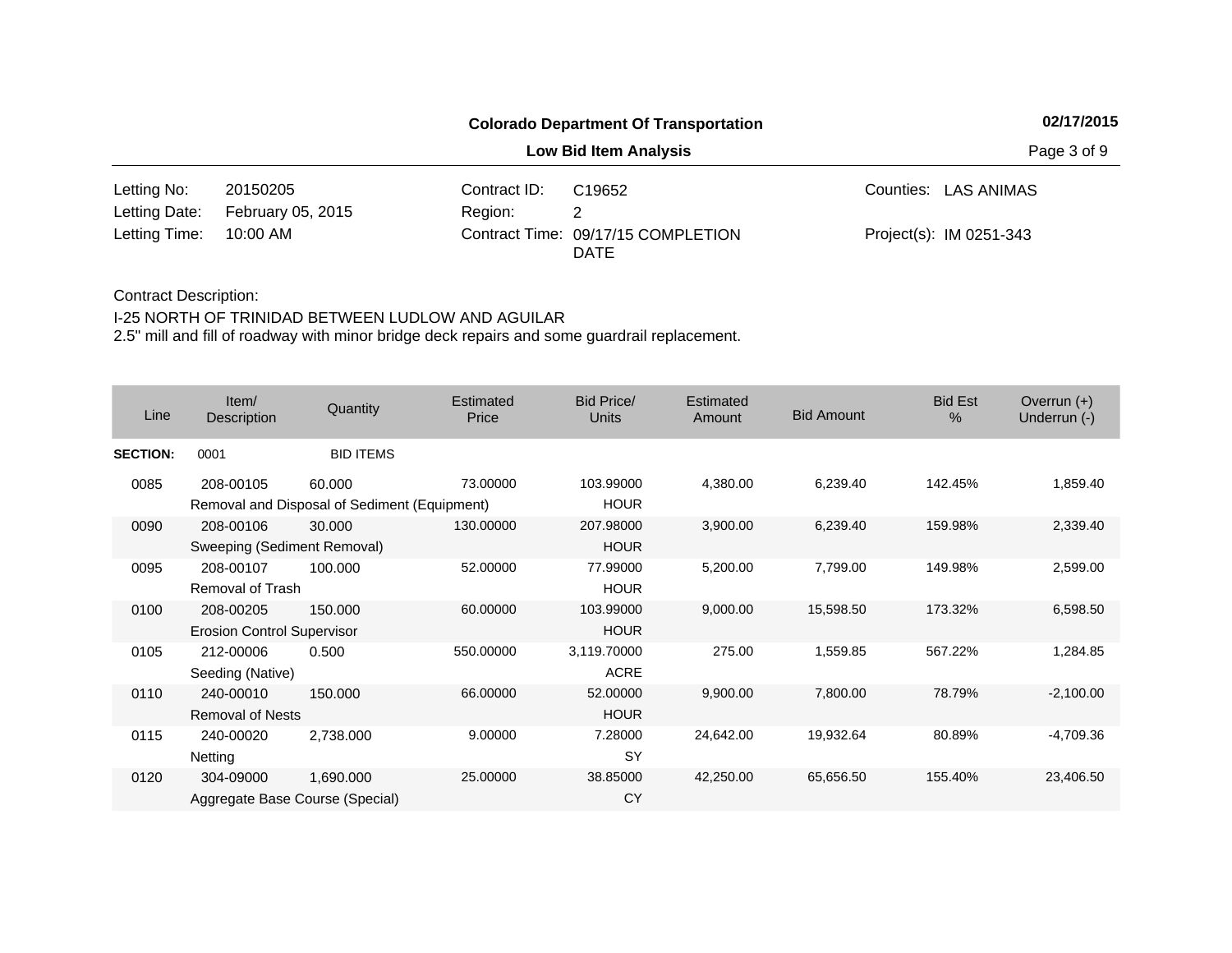|                        |                   | <b>Colorado Department Of Transportation</b> | 02/17/2015                         |                         |  |
|------------------------|-------------------|----------------------------------------------|------------------------------------|-------------------------|--|
|                        |                   |                                              | <b>Low Bid Item Analysis</b>       | Page 4 of 9             |  |
| Letting No:            | 20150205          | Contract ID:                                 | C <sub>19652</sub>                 | Counties: LAS ANIMAS    |  |
| Letting Date:          | February 05, 2015 | Region:                                      |                                    |                         |  |
| Letting Time: 10:00 AM |                   |                                              | Contract Time: 09/17/15 COMPLETION | Project(s): IM 0251-343 |  |

### Contract Description:

### I-25 NORTH OF TRINIDAD BETWEEN LUDLOW AND AGUILAR

| Line            | Item/<br>Description                         | Quantity                                                    | Estimated<br>Price | Bid Price/<br>Units      | Estimated<br>Amount | <b>Bid Amount</b> | <b>Bid Est</b><br>$\%$ | Overrun $(+)$<br>Underrun (-) |
|-----------------|----------------------------------------------|-------------------------------------------------------------|--------------------|--------------------------|---------------------|-------------------|------------------------|-------------------------------|
| <b>SECTION:</b> | 0001                                         | <b>BID ITEMS</b>                                            |                    |                          |                     |                   |                        |                               |
| 0125            | 403-00720                                    | 250,000<br>Hot Mix Asphalt (Patching) (Asphalt)             | 121.00000          | 185.97000<br><b>TON</b>  | 30,250.00           | 46,492.50         | 153.69%                | 16,242.50                     |
| 0130            | 403-34871                                    | 42,049.770<br>Hot Mix Asphalt (Grading SX) (100) (PG 76-28) | 85.00000           | 81.25000<br><b>TON</b>   | 3,574,230.45        | 3,416,543.81      | 95.59%                 | -157,686.64                   |
| 0135            | 411-10255                                    | 14,463.000<br>Emulsified Asphalt (Slow-Setting)             | 3.00000            | 3.33000<br>GAL           | 43,389.00           | 48,161.79         | 111.00%                | 4,772.79                      |
| 0140            | 515-00120<br>Waterproofing (Membrane)        | 584.000                                                     | 15.00000           | 20.80000<br><b>SY</b>    | 8,760.00            | 12,147.20         | 138.67%                | 3,387.20                      |
| 0145            | 518-03000<br>Sawing and Sealing Bridge Joint | 333.000                                                     | 15.00000           | 18.72000<br>LF           | 4,995.00            | 6,233.76          | 124.80%                | 1,238.76                      |
| 0150            | 601-06100<br>Concrete (Patching)             | 9.000                                                       | 1,680.00000        | 2,599.75000<br><b>CY</b> | 15,120.00           | 23,397.75         | 154.75%                | 8,277.75                      |
| 0155            | 602-00020                                    | 192.000<br>Reinforcing Steel (Epoxy Coated)                 | 1.00000            | 3.64000<br>LB            | 192.00              | 698.88            | 364.00%                | 506.88                        |
| 0160            | 606-00301                                    | 4,711.500<br>Guardrail Type 3 (6-3 Post Spacing)            | 19.00000           | 14.78000<br>LF           | 89,518.50           | 69,635.97         | 77.79%                 | $-19,882.53$                  |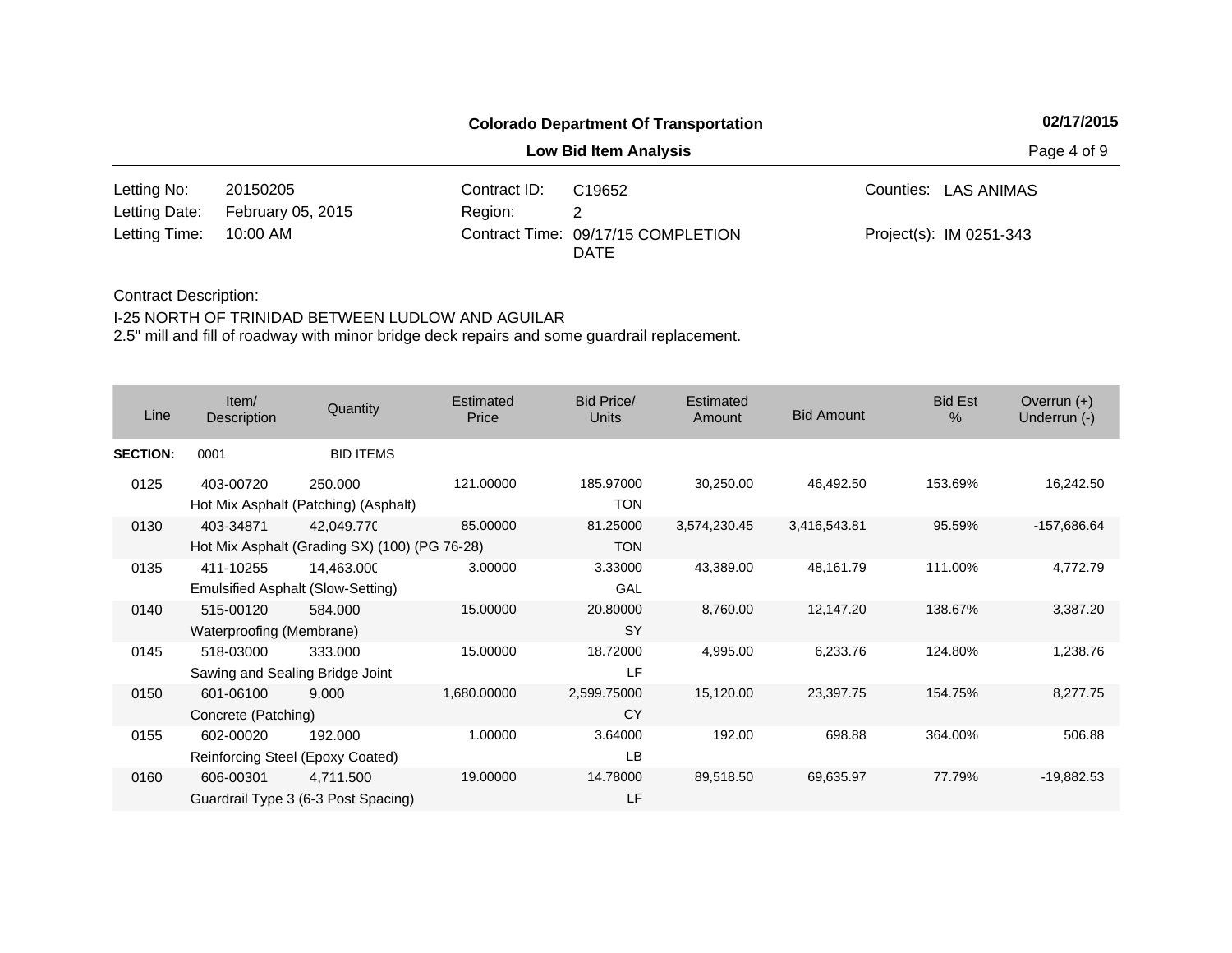|                        |                   | <b>Colorado Department Of Transportation</b> | 02/17/2015                         |                         |  |
|------------------------|-------------------|----------------------------------------------|------------------------------------|-------------------------|--|
|                        |                   |                                              | <b>Low Bid Item Analysis</b>       | Page 5 of 9             |  |
| Letting No:            | 20150205          | Contract ID:                                 | C <sub>19652</sub>                 | Counties: LAS ANIMAS    |  |
| Letting Date:          | February 05, 2015 | Region:                                      |                                    |                         |  |
| Letting Time: 10:00 AM |                   |                                              | Contract Time: 09/17/15 COMPLETION | Project(s): IM 0251-343 |  |

## Contract Description:

## I-25 NORTH OF TRINIDAD BETWEEN LUDLOW AND AGUILAR

| Line            | Item/<br>Description                   | Quantity         | Estimated<br>Price | Bid Price/<br><b>Units</b> | Estimated<br>Amount | <b>Bid Amount</b> | <b>Bid Est</b><br>% | Overrun $(+)$<br>Underrun (-) |
|-----------------|----------------------------------------|------------------|--------------------|----------------------------|---------------------|-------------------|---------------------|-------------------------------|
| <b>SECTION:</b> | 0001                                   | <b>BID ITEMS</b> |                    |                            |                     |                   |                     |                               |
| 0165            | 606-01340<br>End Anchorage Type 3D     | 14.000           | 734.00000          | 633.30000<br><b>EACH</b>   | 10,276.00           | 8,866.20          | 86.28%              | $-1,409.80$                   |
| 0170            | 606-01370<br>Transition Type 3G        | 3.000            | 1,460.00000        | 1,899.90000<br><b>EACH</b> | 4,380.00            | 5,699.70          | 130.13%             | 1,319.70                      |
| 0175            | 606-01380<br><b>Transition Type 3H</b> | 3.000            | 956.00000          | 1,134.66000<br><b>EACH</b> | 2,868.00            | 3,403.98          | 118.69%             | 535.98                        |
| 0180            | 606-02003<br>End Anchorage (Nonflared) | 4.000            | 2,262.00000        | 2,322.10000<br><b>EACH</b> | 9,048.00            | 9,288.40          | 102.66%             | 240.40                        |
| 0185            | 606-02005<br>End Anchorage (Flared)    | 11.000           | 1,665.00000        | 2,111.00000<br><b>EACH</b> | 18,315.00           | 23,221.00         | 126.79%             | 4,906.00                      |
| 0190            | 612-00001<br>Delineator (Type I)       | 296,000          | 20.00000           | 20.80000<br><b>EACH</b>    | 5,920.00            | 6,156.80          | 104.00%             | 236.80                        |
| 0195            | 612-00002<br>Delineator (Type II)      | 43.000           | 21.00000           | 21.84000<br><b>EACH</b>    | 903.00              | 939.12            | 104.00%             | 36.12                         |
| 0200            | 612-00003<br>Delineator (Type III)     | 75.000           | 21.00000           | 22.88000<br><b>EACH</b>    | 1,575.00            | 1,716.00          | 108.95%             | 141.00                        |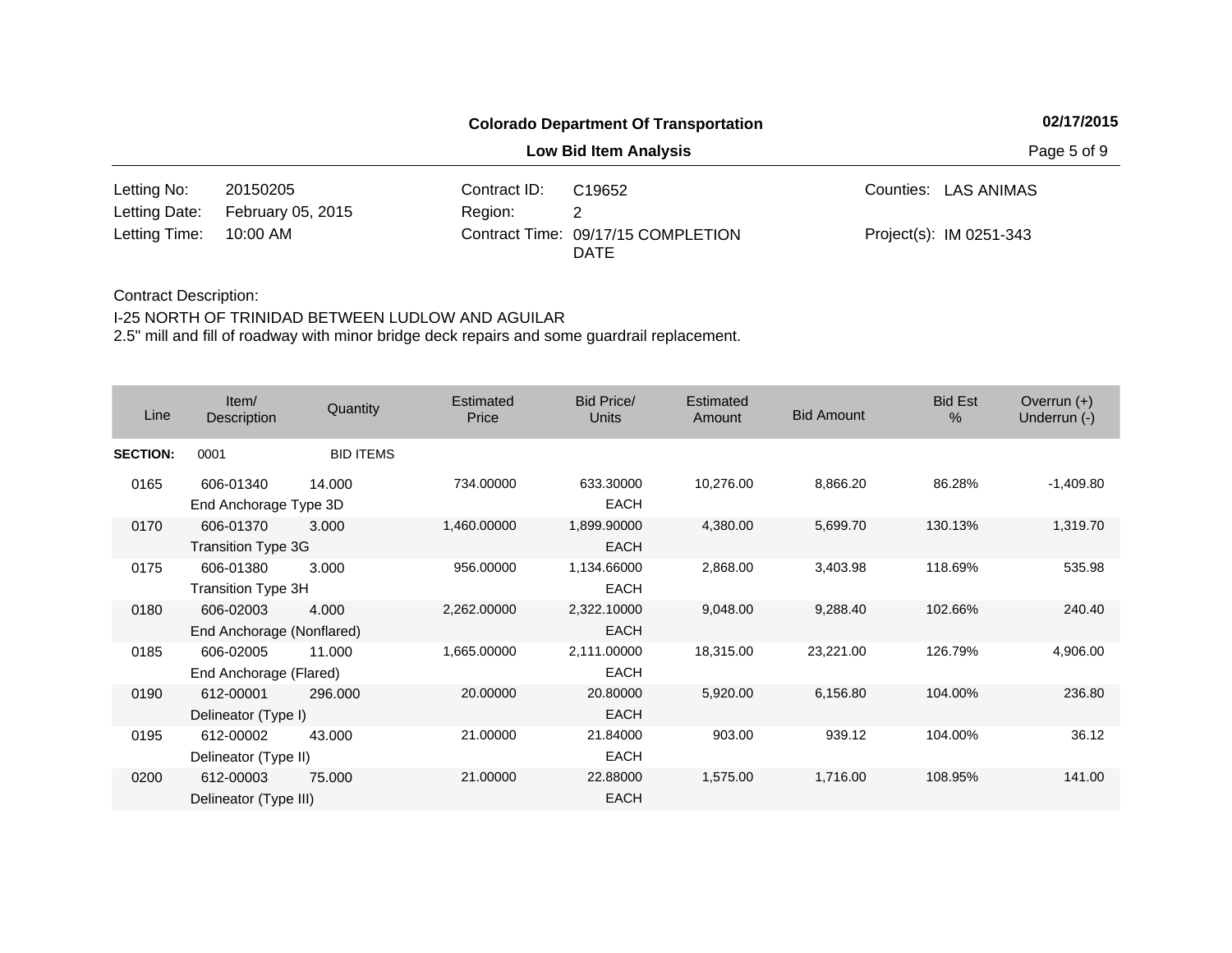|                        |                   | <b>Colorado Department Of Transportation</b> | 02/17/2015                         |                         |  |
|------------------------|-------------------|----------------------------------------------|------------------------------------|-------------------------|--|
|                        |                   |                                              | <b>Low Bid Item Analysis</b>       | Page 6 of 9             |  |
| Letting No:            | 20150205          | Contract ID:                                 | C <sub>19652</sub>                 | Counties: LAS ANIMAS    |  |
| Letting Date:          | February 05, 2015 | Region:                                      |                                    |                         |  |
| Letting Time: 10:00 AM |                   |                                              | Contract Time: 09/17/15 COMPLETION | Project(s): IM 0251-343 |  |

Contract Description:

I-25 NORTH OF TRINIDAD BETWEEN LUDLOW AND AGUILAR

| Line            | Item/<br><b>Description</b>                     | Quantity                                    | Estimated<br>Price | <b>Bid Price/</b><br>Units  | <b>Estimated</b><br>Amount | <b>Bid Amount</b> | <b>Bid Est</b><br>% | Overrun $(+)$<br>Underrun (-) |
|-----------------|-------------------------------------------------|---------------------------------------------|--------------------|-----------------------------|----------------------------|-------------------|---------------------|-------------------------------|
| <b>SECTION:</b> | 0001                                            | <b>BID ITEMS</b>                            |                    |                             |                            |                   |                     |                               |
| 0205            | 614-80385<br><b>Rumble Strip</b>                | 99,686.000                                  | 0.15000            | 0.08000<br>LF               | 14,952.90                  | 7,974.88          | 53.33%              | $-6.978.02$                   |
| 0210            | 620-00002<br>Field Office (Class 2)             | 1.000                                       | 15,000.00000       | 20,798.02000<br><b>EACH</b> | 15,000.00                  | 20,798.02         | 138.65%             | 5,798.02                      |
| 0215            | 620-00012<br>Field Laboratory (Class 2)         | 1.000                                       | 20,000.00000       | 18,718.22000<br><b>EACH</b> | 20,000.00                  | 18,718.22         | 93.59%              | $-1,281.78$                   |
| 0220            | 620-00015                                       | 1.000<br>Field Laboratory (State Furnished) | 1,250.00000        | 10,399.01000<br><b>EACH</b> | 1,250.00                   | 10,399.01         | 831.92%             | 9,149.01                      |
| 0225            | 620-00020<br><b>Sanitary Facility</b>           | 1.000                                       | 2,217.00000        | 5,199.51000<br><b>EACH</b>  | 2,217.00                   | 5,199.51          | 234.53%             | 2,982.51                      |
| 0230            | 625-00000<br><b>Construction Surveying</b>      | 1.000                                       | 22,000.00000       | 10,399.01000<br>L S         | 22,000.00                  | 10,399.01         | 47.27%              | $-11,600.99$                  |
| 0235            | 626-00000<br>Mobilization                       | 1.000                                       | 329,614.02000      | 275,000.00000<br>L S        | 329,614.02                 | 275,000.00        | 83.43%              | $-54,614.02$                  |
| 0240            | 626-01000<br><b>Public Information Services</b> | 1.000                                       | 13,000.00000       | 7,279.31000<br>L S          | 13,000.00                  | 7,279.31          | 55.99%              | $-5,720.69$                   |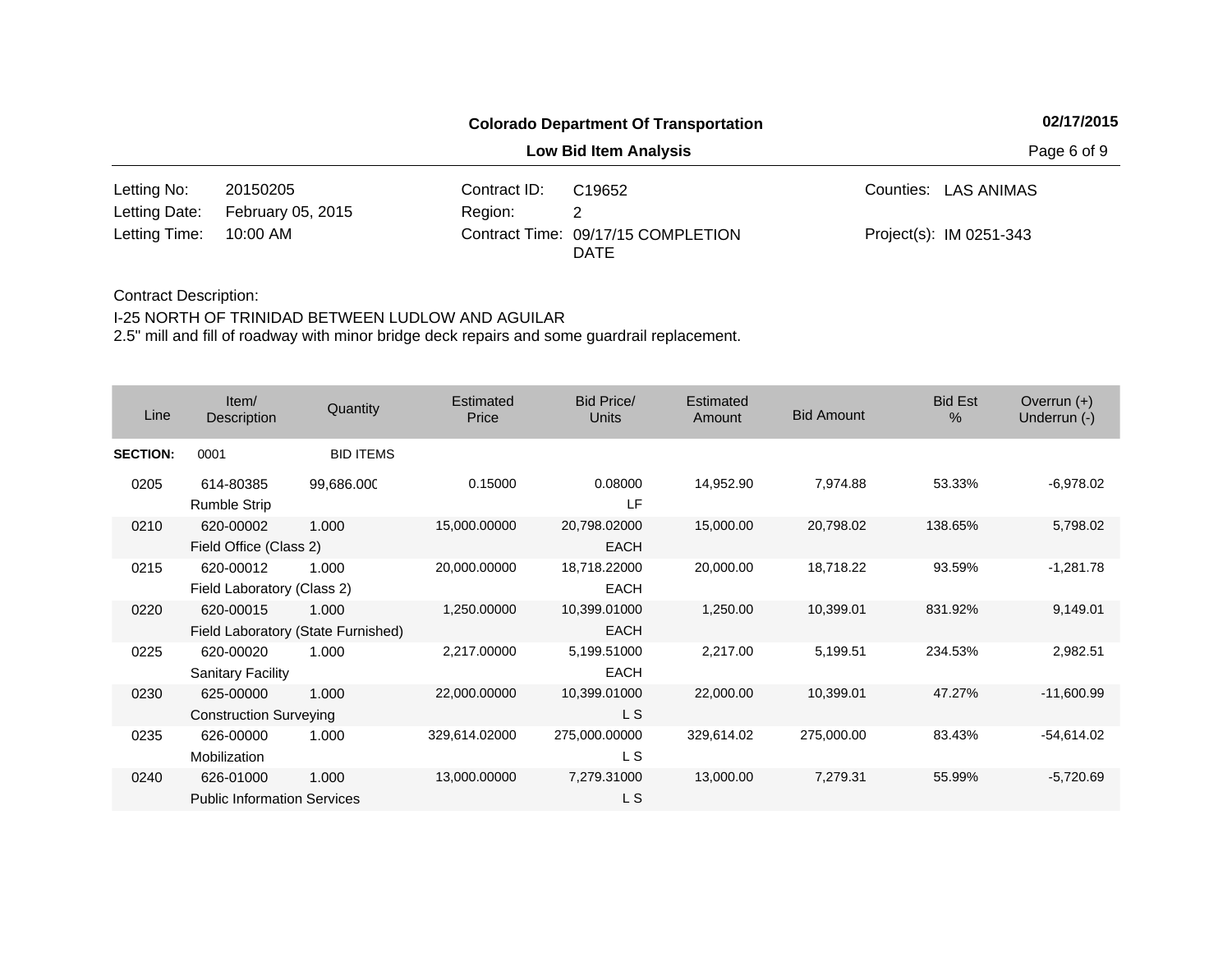|                        |                   | <b>Colorado Department Of Transportation</b> | 02/17/2015                         |                         |  |
|------------------------|-------------------|----------------------------------------------|------------------------------------|-------------------------|--|
|                        |                   |                                              | <b>Low Bid Item Analysis</b>       | Page 7 of 9             |  |
| Letting No:            | 20150205          | Contract ID:                                 | C <sub>19652</sub>                 | Counties: LAS ANIMAS    |  |
| Letting Date:          | February 05, 2015 | Region:                                      |                                    |                         |  |
| Letting Time: 10:00 AM |                   |                                              | Contract Time: 09/17/15 COMPLETION | Project(s): IM 0251-343 |  |

### Contract Description:

### I-25 NORTH OF TRINIDAD BETWEEN LUDLOW AND AGUILAR

| Line            | Item/<br>Description                           | Quantity                                            | Estimated<br>Price | <b>Bid Price/</b><br><b>Units</b> | Estimated<br>Amount | <b>Bid Amount</b> | <b>Bid Est</b><br>$\%$ | Overrun $(+)$<br>Underrun (-) |
|-----------------|------------------------------------------------|-----------------------------------------------------|--------------------|-----------------------------------|---------------------|-------------------|------------------------|-------------------------------|
| <b>SECTION:</b> | 0001                                           | <b>BID ITEMS</b>                                    |                    |                                   |                     |                   |                        |                               |
| 0245            | 627-00001<br>Pavement Marking Paint            | 891.000                                             | 29.00000           | 35.36000<br>GAL                   | 25,839.00           | 31,505.76         | 121.93%                | 5,666.76                      |
| 0250            | 627-00005<br><b>Epoxy Pavement Marking</b>     | 57.000                                              | 52.00000           | 131.03000<br>GAL                  | 2,964.00            | 7,468.71          | 251.98%                | 4,504.71                      |
| 0255            | 627-00007                                      | 651.000<br>Epoxy Pavement Marking (Special)         | 185.00000          | 176.78000<br>GAL                  | 120,435.00          | 115,083.78        | 95.56%                 | $-5,351.22$                   |
| 0260            | 627-30410<br>(Xwalk-Stop Line)                 | 182.000<br>Preformed Thermoplastic Pavement Marking | 12.00000           | 19.76000<br><b>SF</b>             | 2,184.00            | 3,596.32          | 164.67%                | 1,412.32                      |
| 0265            | 630-00000<br>Flagging                          | 3,300.000                                           | 20.00000           | 20.80000<br><b>HOUR</b>           | 66,000.00           | 68,640.00         | 104.00%                | 2,640.00                      |
| 0270            | 630-00007<br><b>Traffic Control Inspection</b> | 68.000                                              | 180.00000          | 259.98000<br>DAY                  | 12,240.00           | 17,678.64         | 144.43%                | 5,438.64                      |
| 0275            | 630-00012<br><b>Traffic Control Management</b> | 110.000                                             | 670.00000          | 831.92000<br>DAY                  | 73,700.00           | 91,511.20         | 124.17%                | 17,811.20                     |
| 0280            | 630-80001<br>Flashing Beacon (Portable)        | 16.000                                              | 1,803.00000        | 727.93000<br><b>EACH</b>          | 28,848.00           | 11,646.88         | 40.37%                 | $-17,201.12$                  |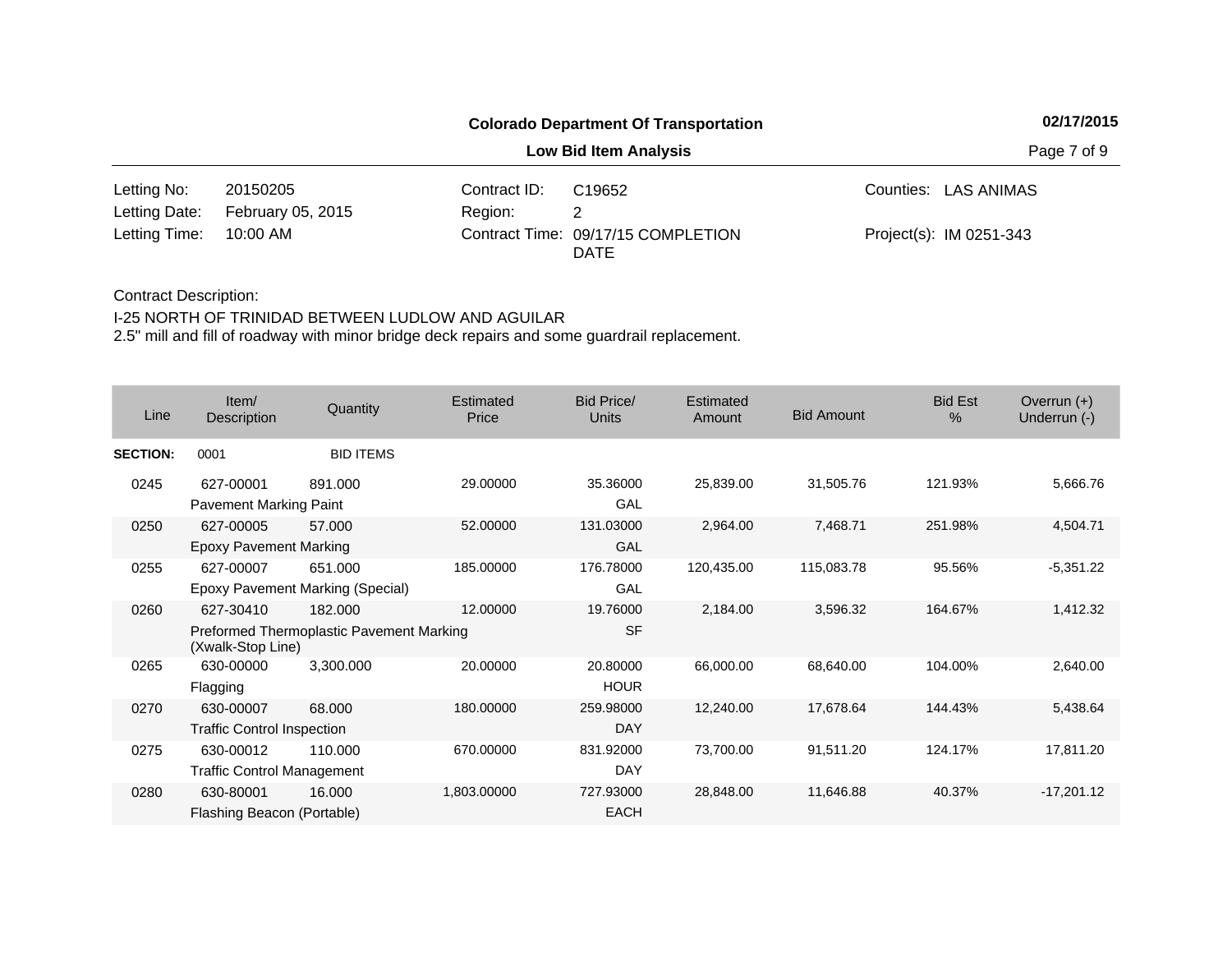|                        |                   | <b>Colorado Department Of Transportation</b> | 02/17/2015                         |                         |  |
|------------------------|-------------------|----------------------------------------------|------------------------------------|-------------------------|--|
|                        |                   |                                              | <b>Low Bid Item Analysis</b>       | Page 8 of 9             |  |
| Letting No:            | 20150205          | Contract ID:                                 | C <sub>19652</sub>                 | Counties: LAS ANIMAS    |  |
| Letting Date:          | February 05, 2015 | Region:                                      |                                    |                         |  |
| Letting Time: 10:00 AM |                   |                                              | Contract Time: 09/17/15 COMPLETION | Project(s): IM 0251-343 |  |

Contract Description:

I-25 NORTH OF TRINIDAD BETWEEN LUDLOW AND AGUILAR

| Line            | Item/<br>Description                       | Quantity                                              | Estimated<br>Price | <b>Bid Price/</b><br>Units | <b>Estimated</b><br>Amount | <b>Bid Amount</b> | <b>Bid Est</b><br>% | Overrun $(+)$<br>Underrun (-) |
|-----------------|--------------------------------------------|-------------------------------------------------------|--------------------|----------------------------|----------------------------|-------------------|---------------------|-------------------------------|
| <b>SECTION:</b> | 0001                                       | <b>BID ITEMS</b>                                      |                    |                            |                            |                   |                     |                               |
| 0285            | 630-80336                                  | 4.000<br>Barricade (Type 3 M-B) (Temporary)           | 156.00000          | 571.95000<br><b>EACH</b>   | 624.00                     | 2,287.80          | 366.63%             | 1,663.80                      |
| 0290            | 630-80341                                  | 62.000<br>Construction Traffic Sign (Panel Size A)    | 48.10000           | 62.39000<br><b>EACH</b>    | 2,982.20                   | 3,868.18          | 129.71%             | 885.98                        |
| 0295            | 630-80342                                  | 162.000<br>Construction Traffic Sign (Panel Size B)   | 78.20000           | 72.79000<br><b>EACH</b>    | 12,668.40                  | 11,791.98         | 93.08%              | $-876.42$                     |
| 0300            | 630-80343                                  | 52.000<br>Construction Traffic Sign (Panel Size C)    | 84.20000           | 77.99000<br><b>EACH</b>    | 4,378.40                   | 4,055.48          | 92.62%              | $-322.92$                     |
| 0305            | 630-80348<br>Construction Information Sign | 4.000                                                 | 240.00000          | 530.35000<br><b>EACH</b>   | 960.00                     | 2,121.40          | 220.98%             | 1,161.40                      |
| 0310            | 630-80355<br>Portable Message Sign Panel   | 4.000                                                 | 7,212.00000        | 7,799.26000<br><b>EACH</b> | 28,848.00                  | 31,197.04         | 108.14%             | 2,349.04                      |
| 0315            | 630-80358<br>Panel (C Type)                | 4.000<br>Advance Warning Flashing or Sequencing Arrow | 1,443.00000        | 2,079.80000<br><b>EACH</b> | 5,772.00                   | 8,319.20          | 144.13%             | 2,547.20                      |
| 0320            | 630-80360<br>Drum Channelizing Device      | 140,000                                               | 37.00000           | 26.00000<br><b>EACH</b>    | 5,180.00                   | 3,640.00          | 70.27%              | $-1,540.00$                   |